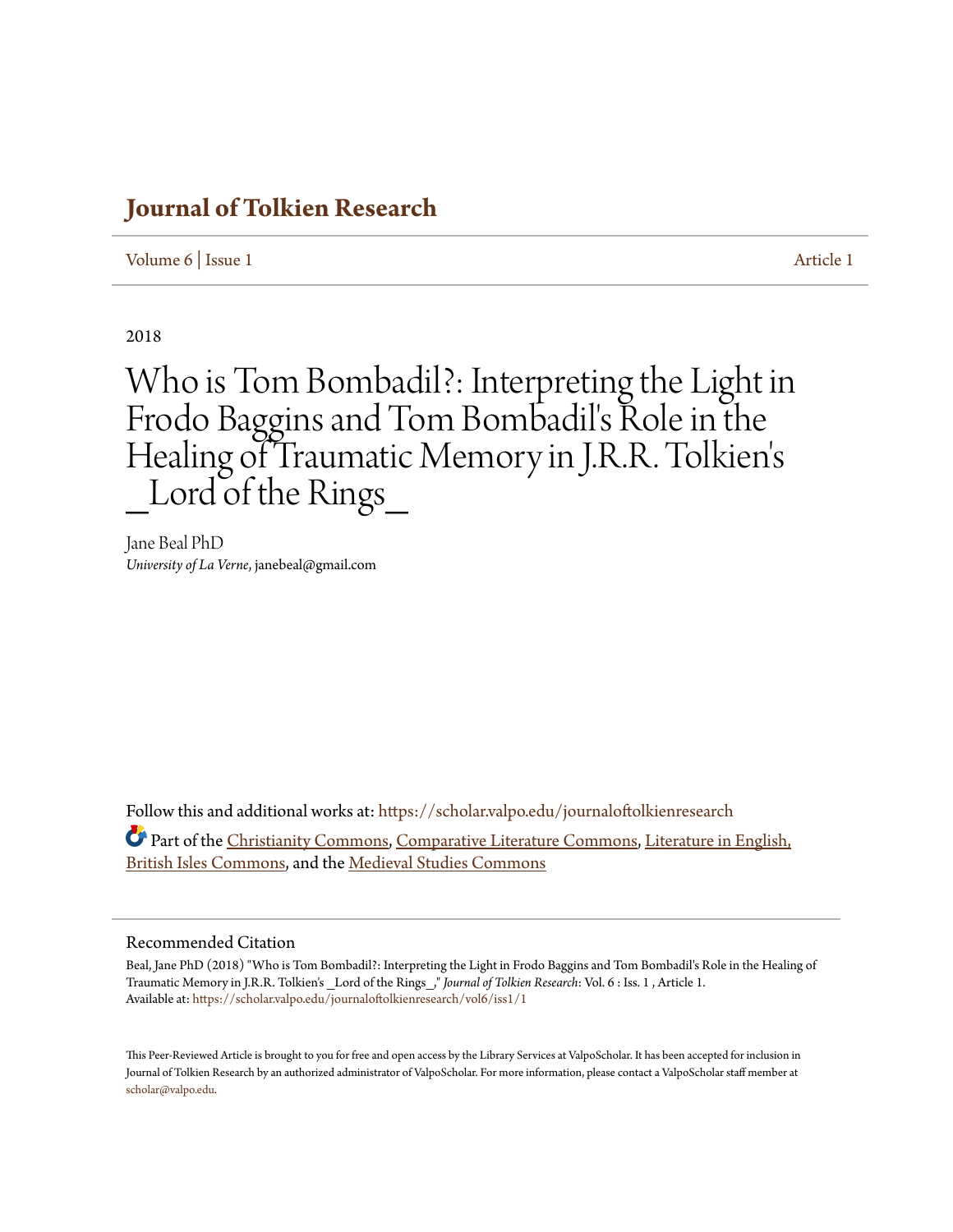Who is Tom Bombadil?: Interpreting the Light in Frodo Baggins and Tom Bombadil's Role in the Healing of Traumatic Memory in J.R.R. Tolkien's \_Lord of the Rings\_

#### **Cover Page Footnote**

I wish to express my thanks to the reviewers for their excellent suggestions on an earlier draft of this essay and my sincere appreciation for Brad Eden, editor of The Journal of Tolkien Research , for his tireless support of scholarship on the mythology of J.R.R. Tolkien.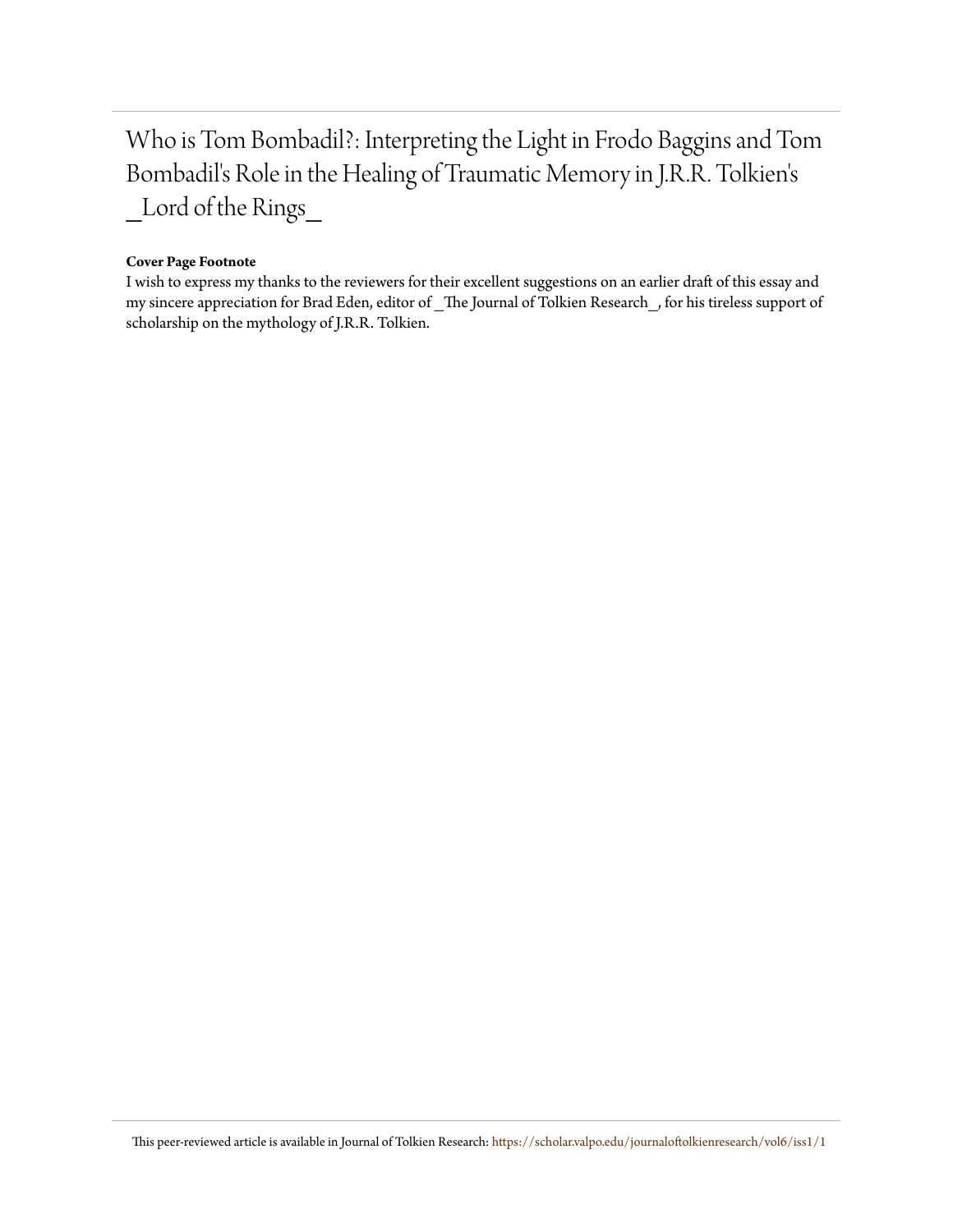# **Who is Tom Bombadil?: Interpreting the Light in Frodo Baggins and Tom Bombadil's Role in the Healing of Traumatic Memory in J.R.R. Tolkien's** *Lord of the Rings*

Shortly after Frodo Baggins survives the attack upon him by the Nine Ringwraiths, and after Elrond removes the splinter of the Morgul-blade that was making its way toward his heart in order to bring him under the dominion of Sauron, Gandalf sits in a room in Rivendell looking at Frodo, considering the hobbit's progress toward recovery and wondering what the future holds for him:

Gandalf moved his chair to the bedside and took a good look at Frodo. The colour had come back to his face, and his eyes were clear, and fully awake and aware. He was smiling, and there seemed to be little wrong with him. But to the wizard's eye there was a faint change, just a hint as it were of transparency, about him, and especially about the left hand that lay outside upon the coverlet. 'Still that must be expected,' said Gandalf to himself. He is not half through yet, and to what he will come in the end not even Elrond can foretell. Not to evil, I think. *He may become like a glass filled with a clear light for eyes to see that can*.'

'You look splendid,' he said aloud.<sup>1</sup>

This is a remarkably poignant, even paternal, moment in which Gandalf perceives that Frodo's terrible wounding and miraculous healing has given him a powerful potential: to be filled "with a clear light" – if only "for eyes to see that can."

Within the story of *The Lord of the Rings*, there are only two people who actually see this light within Frodo: Gandalf and Frodo's servant, Sam. Gandalf's thought in Rivendell, then, may be a cue from the author, J.R.R. Tolkien, to his readers, which invites us to contemplate the "transparency" of Frodo and the "clear light" that shines through him.<sup>2</sup> How does Frodo become transparent, and why, and what is the nature of the light that fills him?

<sup>1</sup> *FR*, 222-23, emphasis added.

<sup>&</sup>lt;sup>2</sup> Among the scholarly considerations of Frodo's transparency, two are distinctive: Verlyn Flieger, "The Body in Question: The Unhealed Wounds of Frodo Baggins," in *The Body in Tolkien's* Legendarium: Essays on Middle-earth Corporeality, ed. Christopher Vaccaro (Jefferson, NC: McFarland & Co., 2013), 12-19, and Yvette Kisor, "Incorporeality and Transformation in *The Lord of the Rings*," in idem, 20-38. Kisor makes excellent points, namely, that in Tolkien's *Lord of the Rings*, invisibility does not mean incorporeality (i.e., bodilessness), and that Frodo's transparency exists on the continuum between that of the Ringwraiths and Gandalf (after his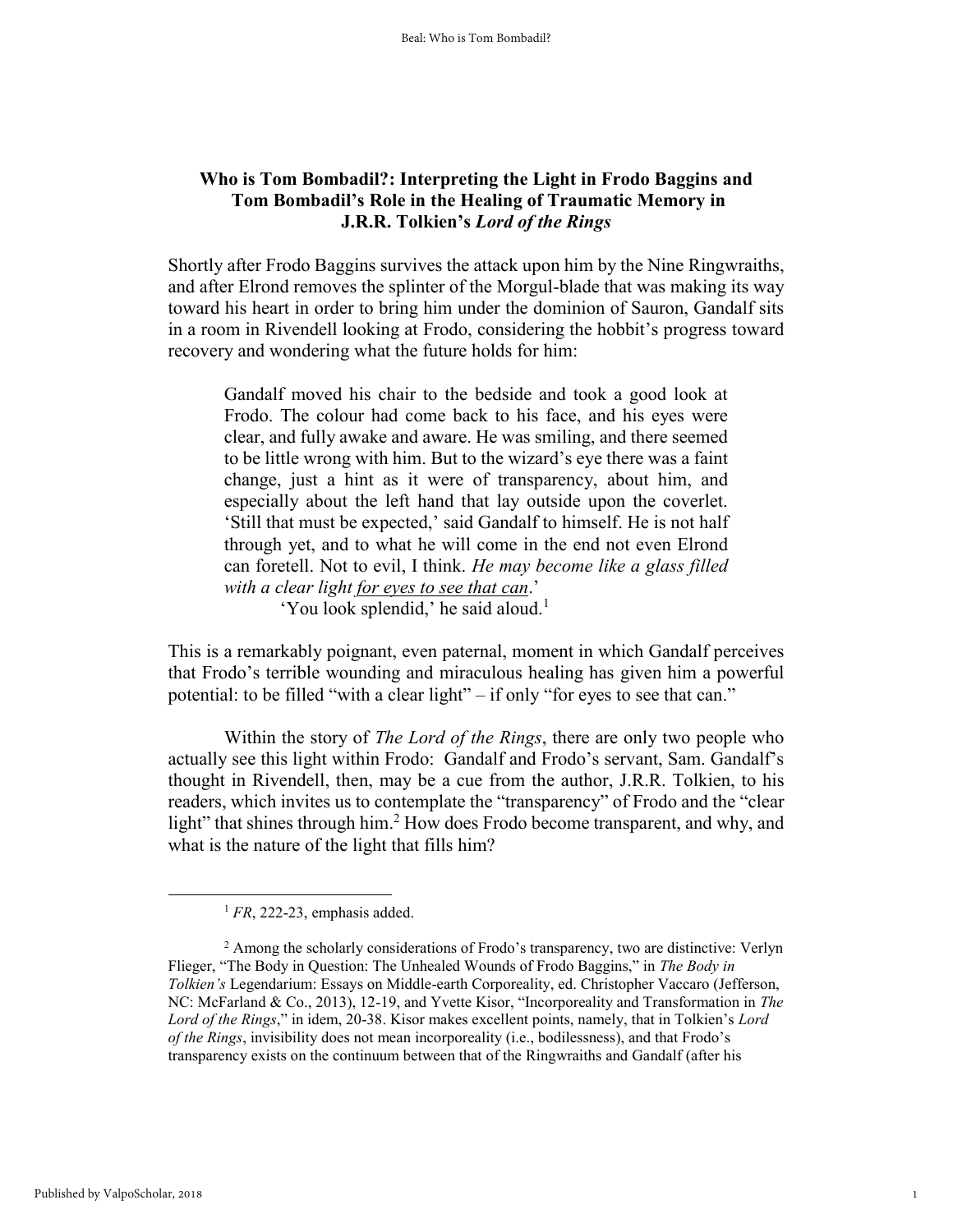As recourse to Tolkien's letters shows, it appears that the light is related to the virtues of Frodo's character: love, self-sacrifice, humility, perseverance. The light in Frodo also is related to the light in the Phial of Galadrial, which comes from the Eärendil's Silmaril set in the heavens above Middle-earth, which is called the Morning Star. Because "Morning Star" is a name for Jesus in the New Testament, the light within Frodo may be interpreted, symbolically, as the Christ-light.

After providing evidence in support of these ideas, this essay considers how the light was ignited in Frodo, specifically by asking: who is Tom Bombadil, and what does he have to do with the light inside of Frodo? It explores multiple explanations for the long-standing, critically-debated mystery of Tom Bombadil's identity, ultimately showing that he must be interpreted at multiple levels of meaning simultaneously. Intriguingly, Tom Bombadil has parallels to the first Adam and the second Adam, Jesus, especially in his role as "Eldest" (or *ab origine*) and in his ability to bring light to Frodo in the grave of the barrow-wight, save him from death by his song, and heal him from spiritual "drowning" – a word that Tom uses to describe Frodo's terrifying experience in the barrow and which relates to Frodo's original childhood wound: the primal loss of his parents, who drowned in a tragic accident. When Frodo receives healing from this trauma, he is strengthened to endure what he later experiences on his quest to destroy the Ring.

## **Trauma and Transparency**

Already in this passage from chapter 1, "Many Meetings," of Book II of *The Lord of the Rings*, readers sense that Frodo's transparency is brought about by trauma.<sup>3</sup>

resurrection). See also Flieger, *Splintered Light: Logos and Language in Tolkien's World* (Kent and London: The Kent State University Press, 2002).

<sup>&</sup>lt;sup>3</sup> For discussion of Frodo's trauma, see, for example, Michael Livingston, "The Shell-Shocked Hobbit: The First World War and Tolkien's Trauma of the Ring," *Mythlore: A Journal of J. R. R. Tolkien, C. S. Lewis, Charles Williams, and Mythopoeic Literature* 25 (2006): 77-92. Livingston discusses the likelihood of Tolkien's personal experience of "shell shock," that is, posttraumatic stress disorder (PTSD), and how it is embodied in the character of Frodo. Other writers have provided further context for understanding Frodo's trauma in terms of Tolkien's experience in WWI. For an overview, see Humphrey Carpenter, *J.R.R. Tolkien: A Biography* (Boston and New York: Houghton Mifflin Company, 1977). John Garth's book, *Tolkien and the Great War: The Threshold of Middle-earth* (Boston, Mass. and New York, N.Y.: Houghton Mifflin Company, 2003), gives further detail as well as analysis of the impact of Tolkien's wartime experiences on the development of his mythology as does Janet Brannan Croft, *War and the Works of J.R.R. Tolkien* (Westport, Conn.: Praeger Publishers, 2004). As my essay will indicate, in agreement with Verlyn Flieger, the trauma Tolkien represents in Frodo also may be influenced by the PTSD that his son, Michael Tolkien, experienced in WWII.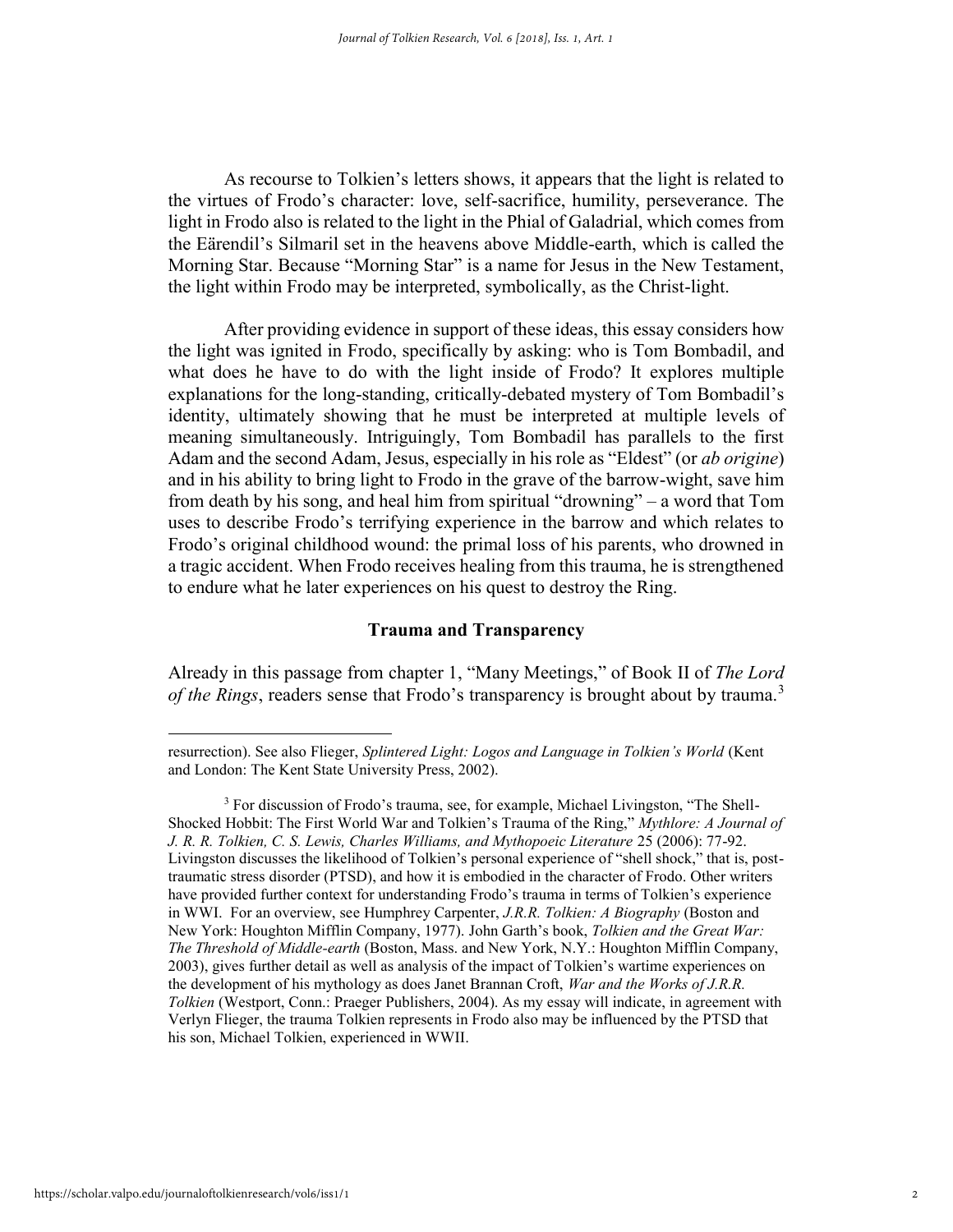On Weathertop, when tempted to put on the Ring by the overpowering presence of five Ringwraiths, he gives in. As a result, he becomes invisible in the material realm of Middle-earth but clearly visible in the spiritual realm, so that the Witch-king of Angmar is able to attack him when he is vulnerable. In Rivendell, afterwards, Gandalf says to Frodo, "I wish you could have held out on Weathertop."<sup>4</sup>

Yet the Witch-king's attack is only one of four major traumas that Frodo experiences on the quest to destroy the Ring. As he will say to Gandalf later, "I am wounded by knife, sting, and tooth, and a long burden. Where shall I find rest?"<sup>5</sup> In these words, Frodo is referring to the Witch-king's knife, Shelob's sting, and Gollum's bite, which severs Frodo's finger from his hand and leaves him an amputee.<sup>6</sup> The long burden is, of course, the weighty task of carrying the Ring to Mount Doom where, ultimately, Frodo fails in his quest: the Ring is only destroyed because Gollum takes it from him and, over-reaching, topples to his death in the fires of Orodruin.

Gollum's role in the destruction of the Ring reinforces Tolkien's theological perspective, namely that evil is the absence of good and, ultimately, evil destroys itself.<sup>7</sup> More importantly, as Tolkien points out in a letter to Mrs. Eileen Elgar dated to September 1963, Frodo's decision to show "mercy" to Gollum – Tolkien later capitalizes the word when referring to the divine "Mercy" – and to allow him to live when he deserved death, is "rewarded" by this turn of events. This idea is inextricably tied, in Tolkien's thought, to Tolkien's understanding of Christian heroism:

<sup>4</sup> *FR,* 219.

l

<sup>5</sup> *RK*, 989.

<sup>6</sup> The high rates of amputation in the field during WWI especially, but also in WWII, resulted in a great number of young soldiers returning to England from overseas in states of physical disability of varying degrees of severity. Although the loss of one finger is not as severe as the loss of a leg or an arm, Tolkien's depiction of Frodo's wounded hand is symbolic of a larger realm of war injuries, including those caused by attacks on men's bodies and by medical amputations of body parts necessitated by prior attacks and/or infections. For discussion of disability in Tolkien's mythology, with some reference to Frodo, see Irina Metzler, "Tolkien and Disability: The Narrative Function of Disabled Characters in Middle-earth," *Death and Immortality in Middle-earth: Proceedings of the Tolkien Society Seminary 2016,* ed. Daniel Helen (Edinburgh: Luna Press Publishing, 2017), 57-77.

<sup>7</sup> For discussion of Tolkien's theological conception of evil as the absence of good, which was influenced by Augustine, see Jane Beal, "Why is Bilbo Baggins Invisible? The Hidden War in *The Hobbit*," *The Journal of Tolkien Research* Vol. 2 (2015): Iss. 1, Art. 8, pp. 1-28. Available at: [https://scholar.valpo.edu/journaloftolkienresearch/vol2/iss1/8.](https://scholar.valpo.edu/journaloftolkienresearch/vol2/iss1/8)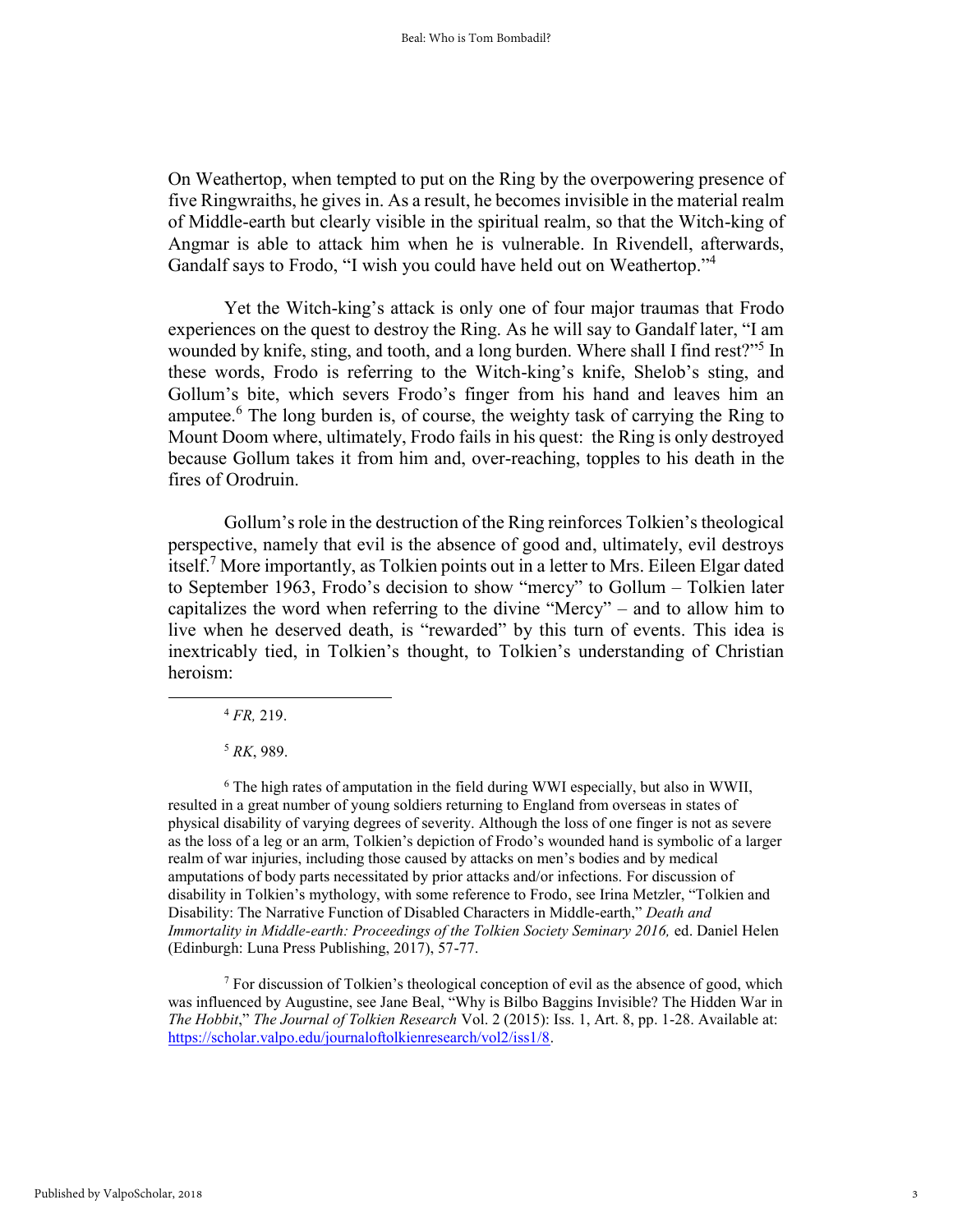Frodo indeed failed as a hero, as conceived by simple minds ... I do not think that Frodo's was a *moral* failure. At the last moment, the pressure of the Ring would reach its maximum– impossible, I should have said, for anyone to resist, certainly after long possession, months of increasing torment, and when starved and exhausted. Frodo had done what he could and spent himself completely (as an instrument of Providence) and had produced a situation in which the object of his quest could be achieved. His humility (with which he began) and his sufferings were justly rewarded by the highest honour; and his exercise of patience and mercy toward Gollum gained him Mercy: his failure was redressed.<sup>8</sup>

Tolkien's idea of heroism, informed by his Christian world-view, is not that the hero will achieve the goal of his quest in his own strength, but rather that he will develop and maintain his moral character on the quest to which he is called. "Providence" will ensure that the quest is actually fulfilled.

Tolkien's understanding is, of course, much different from the epic heroism of Homer's *Odyssey* or Virgil's *Aeneid*, though it shares something in common with that of Dante's *Divine Comedy.* That being said, Tolkien's Christian vision of the hero does not avoid depicting the trauma that results to the hero from pursuing a quest in which he fails. As he writes elsewhere in the same letter:

Frodo undertook his quest out of love – to save the world he knew from disaster at his own expense, if he could; and also in complete humility, acknowledging that he was wholly inadequate to the task. His real contract was only to do what he could, to try to find a way, to go as far on the road as his strength of mind and body allowed. He did that. I do not myself see that the breaking of his mind and will under demonic pressure after torment was any more a *moral* failure than the breaking of his body would have been– say, by being strangled by Gollum, or crushed by a falling rock ... but what Frodo himself felt about the events is quite another matter.<sup>9</sup>

<sup>&</sup>lt;sup>8</sup> J.R.R. Tolkien, "246 From a Letter to Mrs. Eileen Elgar (drafts), September 1963)," in *The Letters of J.R.R. Tolkien*, ed. Humphrey Carpenter with Christopher Tolkien (Boston and New York: Houghton Mifflin Co., 1995, 2000; first published with Allen & Unwin, 1981), 325-33, esp.326. The emphasis on the word *moral* in this quotation and the subsequent quotation is Tolkien's.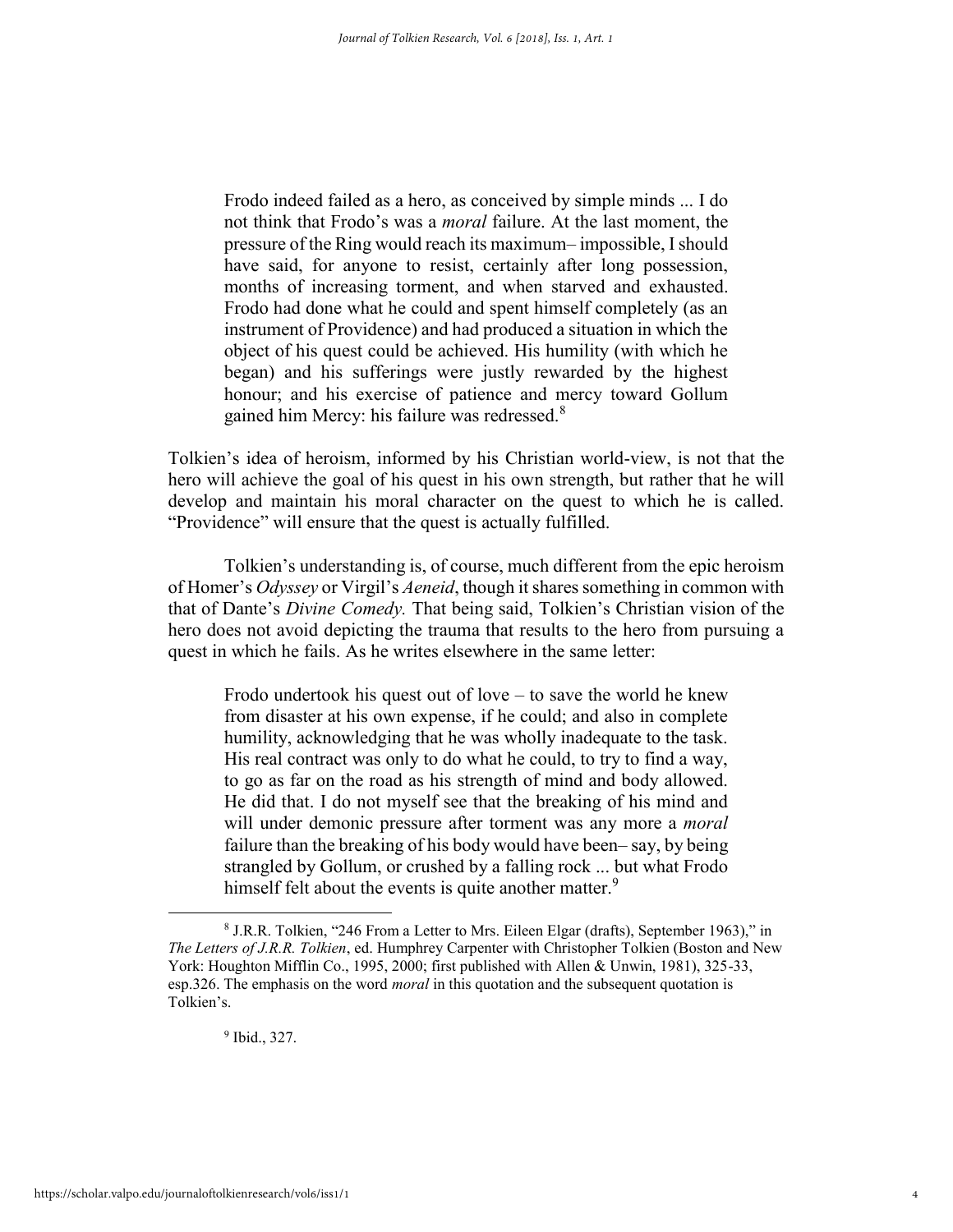Tolkien here commends Frodo for the virtues of his character – love, self-sacrifice, humility, perseverance – but he also explicitly acknowledges the "breaking of his mind and will under demonic pressure after torment": a severe trauma. So, too, does the author acknowledge the negative feelings Frodo has later about his "failure." From Tolkien's remarks in this letter, it does seem that the "clear light" inside of Frodo is at least in part explained by the virtues of his character, which he continues to demonstrate as he undergoes traumatizing events.

It is in Ithilien, after Frodo has already suffered the wounds of the knife and the long burden, while he is still carrying the Ring toward Mordor and seeking to destroy it, that Sam looks at him and sees the light that Gandalf anticipated in Rivendell would fill him in the future. Indeed, readers who see Frodo from Sam's perspective realize that Frodo already had this light within him, but now, it has grown stronger:

Frodo after a few mouthfuls of *lembas* settled down into the brown fern and went sleep. Sam looked at him. The early daylight was only just creeping down into the shadows under the trees, but he saw his master's face very clearly, and his hands, too, lying at rest on the ground beside him. He was reminded suddenly of Frodo as he had lain, asleep in the house of Elrond, after his deadly wound. Then as he had kept watch, Sam had noticed that at times a light seemed to be shining faintly within, *but now the light was even clearer and stronger*. 10

Sam then realizes that he loves Frodo deeply, and in consequence, readers may wonder if it is his love for his master that makes him see the light inside of Frodo. We also may notice that Ithilien in this moment is like Rivendell earlier in the story: a place of temporary respite from war, when Frodo has peace and experiences brief rest and healing. Thus it seems that trauma may be the cause of Frodo's transparency, but it is in his moments of healing rest when those who love him can see the light shining through him.

In Ithilien, when Sam is looking at Frodo, he notices that Frodo's "face was peaceful, the marks of fear and care had left it; but it looked old, old and beautiful."<sup>11</sup> Trauma has aged Frodo, certainly, but the absence of fear here

<sup>11</sup> *TT,* 652.

<sup>10</sup> *TT,* 651-52, emphasis added.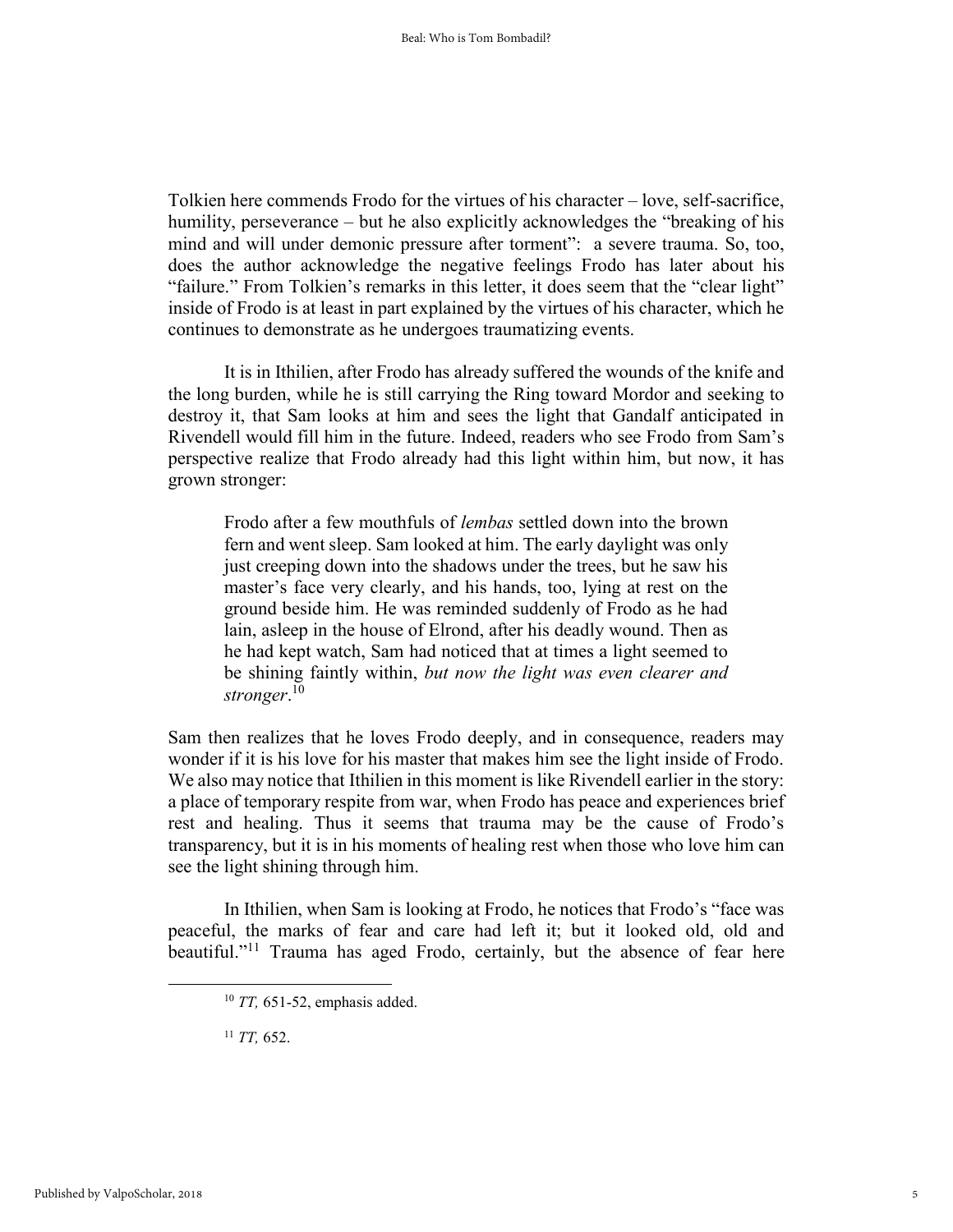suggests that Frodo's trauma is temporarily alleviated, and in place of fear, beauty remains. It seems to Sam "as if the chiseling of the shaping years was now revealed by many fine lines that had before been hidden, though the identity of the face was not changed ... 'I love him. He's like that, and sometimes it shines through, somehow."<sup>12</sup> It may not be coincidental that Sam sees this light in Frodo after Frodo has partaken of *lembas*, in which some interpreters have seen echoes of the Eucharistic bread, the "body of Christ," that was so significant to Tolkien's faith.<sup>13</sup>

The connection between Frodo and Christ is carefully drawn by Tolkien, who sought to avoid any overly-didactic or overly-explicit representation of Christian symbolism or theology in his sub-created secondary world, which seemed to him to be "fatal." <sup>14</sup> If *lembas* is Eucharistic, in taking it, Frodo is not so much a

<sup>12</sup> *TT,* 652.

 $\overline{a}$ 

In another letter, Tolkien notes with approval that critics have correctly deduced that certain facts of his biography are in fact relevant to the interpretation of his works, namely his Christianity and Catholicism – and by way of example of useful criticism, notes the connection one critic observed between the waybread, *lembas*, and the viaticum, or the Communion given to a dying person: "Or more important, I am a Christian (which can be deduced from my stories), and in fact a Roman Catholic. The latter 'fact' perhaps cannot be deduced; though one critic (by letter) asserted that the invocations of Elbereth, and the character of Galadriel as directly described (or through the words of Gimli and Sam) were clearly related to Catholic devotion to Mary. Another saw in waybread (*lembas*) = viaticum in the reference to its feeding the *will* (vol. III, page 213), and being more potent when fasting, a derivation from the Eucharist." (Tolkien, "213 From a Letter to Deborah Webster, 25 October 1958").

The idea that *lembas* is, in some sense, Eucharistic, has become familiar in scholarship on Tolkien's works. An example of a work of scholarship that examines this idea is Jonathan Sands Wise, "Lord of the Lembas: A Study of What's Cooking in Popular Culture," in *Understanding Religion and Popular Culture*, ed. Terry Ray Clark and Dan W. Clanton (New York, NY: Routledge, 2012), 172-89.

<sup>14</sup> In his letter to Milton Waldman, Tolkien observes:

Of course there was and is all the Arthurian world, but powerful as it is, it is imperfectly naturalized, associated with the soil of Britain but not with English; and does not replace what I felt to be missing. For one thing its "faerie" is too lavish, and fantastical, incoherent and repetitive. For another and more important thing: it is involved in, and explicitly contains the Christian religion. For reasons which I

 $<sup>13</sup>$  Tolkien lends support to this interpretation in his letters, where he writes, "In the book,</sup> *lembas* has two functions. It is a 'machine' or device for making credible the long marches with little provision, in a world in which as I have said 'miles are miles.' But that is relatively unimportant. It also has a much larger significance, what one might hesitatingly call a 'religious kind.' This becomes later apparent, especially in the chapter 'Mount Doom' ..." (Tolkien, "210 From a Letter to Forrest J. Ackerman, ca. June 1958").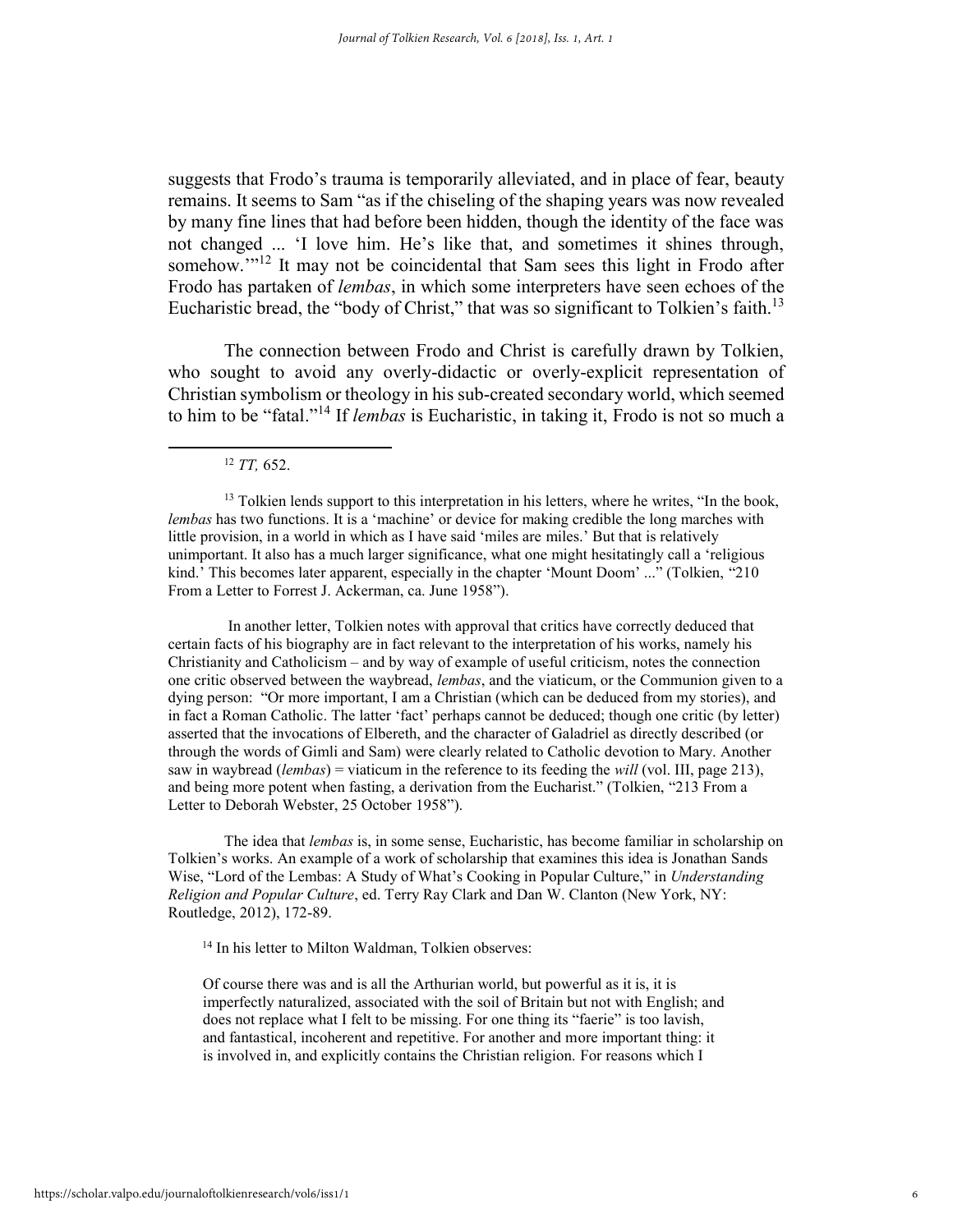Christ-figure as an "everyman" figure who can stand for the Christian who seeks to be Christ-like (i.e., humble, loving, and self-sacrificing), but fails. Several points could be made to show how this is so, but one of the most pertinent to the analysis in this essay has to do with the light inside of Frodo.

Christopher Vaccaro has observed, "Early English religious poetry and prose was rife with images of martyrs and *miles Christi* and of Christ's body itself shining like a glass filled with light."<sup>15</sup> In his tenth footnote, drawing on information brought to his attention by Bruce D. Gilchrist, Vaccaro cites pertinent lines from the Old English poem, "Christ III," that Tolkien certainly read and that probably inspired his particular use of this imagery:

...Beoð þa syngan flæsc scandum þurhwaden swa þæt scire glæs þæt mon yþæst mæg eall þurhwlitan

[ ... the sinful flesh will be / pierced through like the clear glass that may be seen through with complete ease]<sup>16</sup>

<sup>16</sup> *Christ III*, ll. 1281-82. In this instance, however, the flesh through which the light is shining is not that of a martyr, a soldier or Christ, but sinners at the time of the Last Judgment before God. The full poem is available in Old English in George Krapp, Philip Dobbie, and Elliot Van Kirk, eds., *Christ III* (New York, NY: Columbia University Press, 1936) or online at: <http://www.apocalyptic-theories.com/literature/christiii/oechristiiie.html>. Cf. "Bickling Homily 10," in Richard Morris, *Bickling Homilies* (London: N. Trübner, 1880), 109, which speaks of the bodies of the dead at the Last Judgement in similar terms, given in modern English here:

No man need think that his body may or can amend the sin-burden in the grave; but therein he shall rot to dust and there await the great event [the Doom], when the Almighty will bring this world to an end, and when he will draw out his fiery sword and smite all this world through and pierce the bodies, and cleave asunder this earth; and the dead shall stand up, **then shall the body (flesh-garb) be as transparent as glass (***biþ þonne se flæschoma ascyred swa glæs***)**; nought of its nakedness may be concealed. Wherefore it is needful for us that we follow not too long foolish works, but we must make our peace with God and men, and establish firmly the right belief in our hearts, that it may there dwell and there

will not elaborate, *that seems to me fatal*. Myth and fairy-story must, as all art, reflect and contain in solution elements of moral and religious truth (or error), but not explicit, not in the known form of the primary "real" world. (Tolkien, 131 Letter to Milton Waldman, 144, emphasis added)

<sup>15</sup> Christopher Vaccaro, "Introduction," *The Body in Tolkien's Legendarium,* 3.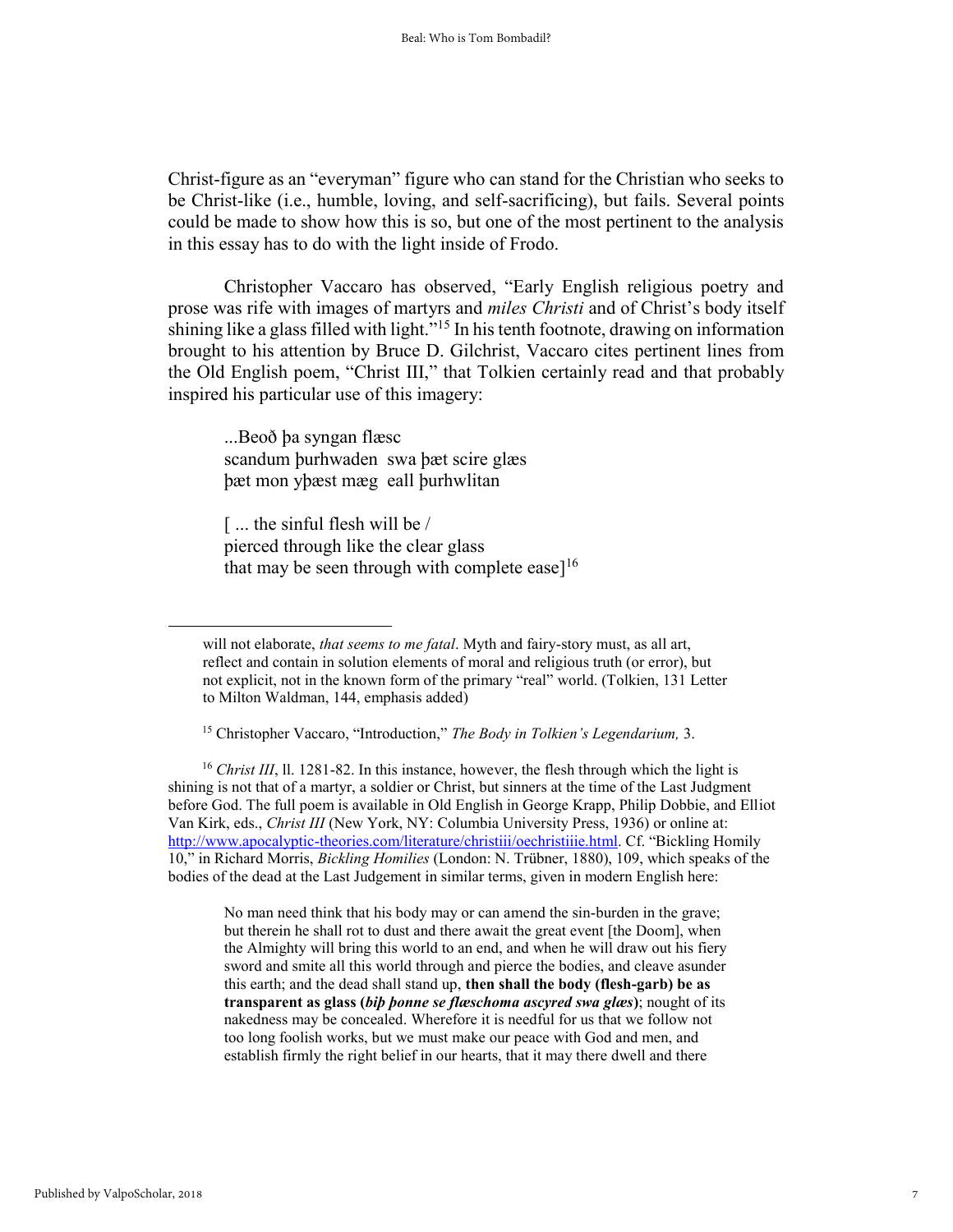Looking at these Old English lines, it seems that Tolkien paraphrased them when giving words to Gandalf to express what he saw in Frodo when the hobbit was recovering in Rivendell. Tolkien adapts the lines to a new context: not the Last Judgement, but a wizard's judgement; not in the General Resurrection of the Dead, confirmed as Catholic doctrine in the Fourth Lateran Council (1215 AD), but in the particular resurrection of a single hobbit. For metaphorically, Frodo is resurrected: he had been "fading," but the healing skill of Elrond saved his life and returned him to health.

 Tolkien's interest in the symbolism of a "glass filled with clear light" is not only imagined in Frodo, but, clearly, in the Phial of Galadriel. As Galadriel tells Frodo when she gives it to him, within the glass "is caught the light of Eärendil's star, set amid the waters of my fountain. It will shine brighter when night is about you. May it be a light to you in dark places when all other lights go out. Remember Galadriel and her Mirror!"<sup>17</sup> Eärendil's star, to which Galadriel refers, is a Silmaril, one of three. In them, Fëanor captured the light of the Two Trees of Valinor, Telperion and Laurelin, which later were destroyed by Morgoth and Ungoliant. Eärendil's star is the Silmaril shining on Eärendil's brow in the heavens where the Valar placed him in his ship, the Foamflower.<sup>18</sup>

 In Tolkien's mythology, that star is called the "Morning Star," a name which in the New Testament refers to Christ.<sup>19</sup> Thus, it is possible to interpret the

<sup>17</sup> *TT,* 376.

 $\overline{a}$ 

<sup>18</sup> J.R.R. Tolkien, "*Quenta Silmarillion*: Of the Voyage of Eärendil and the War of Wrath," in *The Silmarillion*, ed. Christopher Tolkien (Boston and New York: Houghton Mifflin Co., 1977, repr. 2004), 254-63.

<sup>19</sup> For the biblical references to Christ as the "Morning Star," see 2 Peter 1:19, where the author is remembering the Transfiguration of Jesus depicted in the Gospels, and Rev. 22:16, where John the Revelator hears Jesus in a vision telling to write to the Church at Ephesus, saying that to the one who is victorious and does Christ's will until the end, he will give the morning star. This connection and Cynewulf's poem "Christ," which contains the name "Eärendil" (read by Tolkien in 1911), has been discussed in Jane Beal, "Orphic Powers in J.R.R. Tolkien's Legend of Beren and Lúthien," *The Journal of Tolkien Research* Vol. 1 (2014): Iss. 1, Art. 1, pp. 1-25, esp. p. 24. Available at [https://scholar.valpo.edu/journaloftolkienresearch/vol1/iss1/1.](https://scholar.valpo.edu/journaloftolkienresearch/vol1/iss1/1)

grow and bloom; and we must confess the true belief in [God and in] our Lord Jesus Christ, his begotten Son, and in the Holy Ghost, who is co-eternal with the Father and Son. (emphasis added)

Available online in Old English and modern translation here: [http://www.apocalyptic](http://www.apocalyptic-theories.com/literature/blicklingx/meblickx.html)[theories.com/literature/blicklingx/meblickx.html.](http://www.apocalyptic-theories.com/literature/blicklingx/meblickx.html)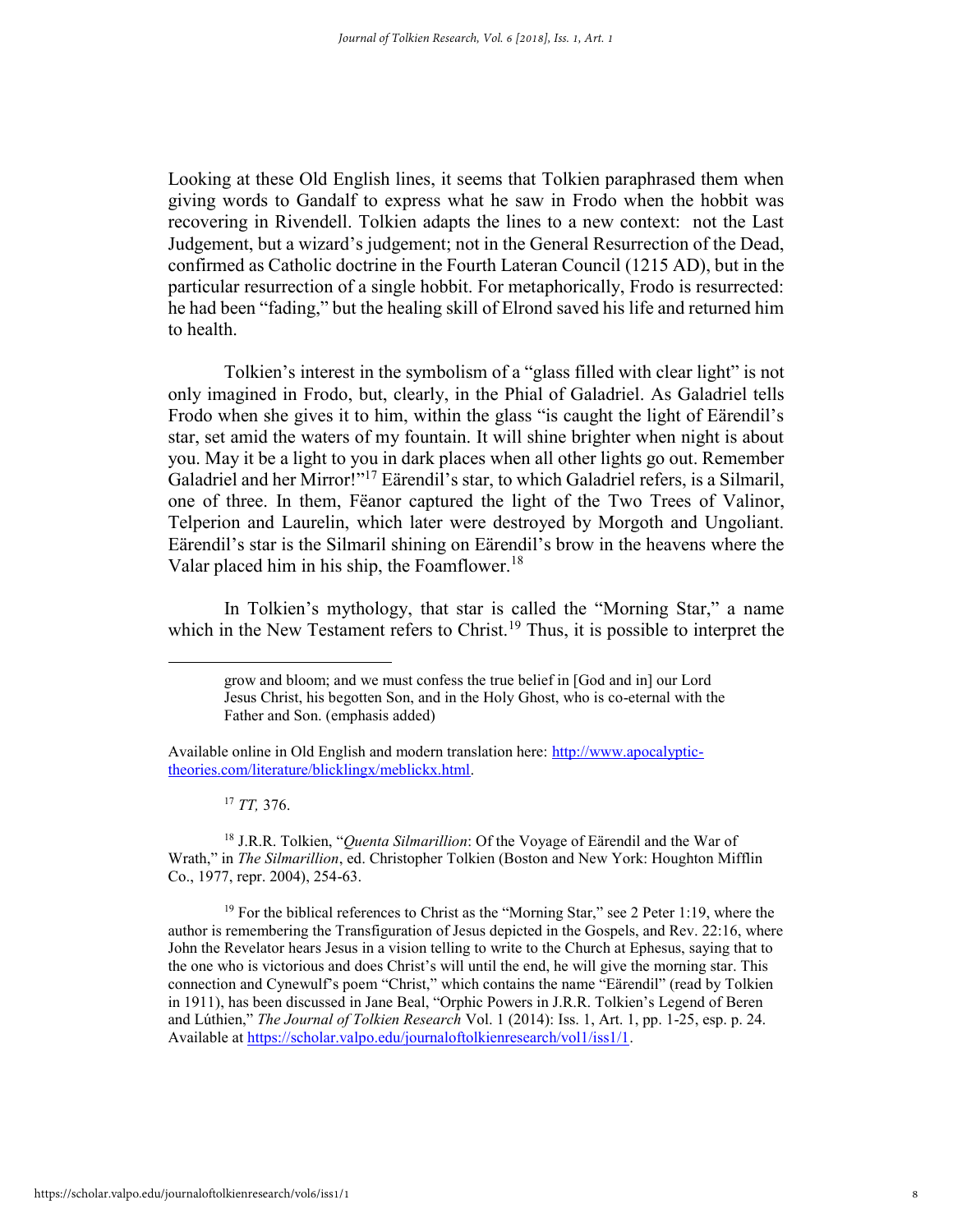light as a symbolic reflection of the light of Christ, the Morning Star, within Tolkien's sub-created world. It comes from the Two Trees in Valinor to the Silmarils, one of which is Eärendil's star set in the heavens above Middle-earth, and then down from Eärendil's star to the waters of Galadriel's fountain, from which Galadriel gathered it into her Phial to give as a gift to Frodo on his quest. It is not only star-light, but a reflection of the Light. $^{20}$ 

 It should not be surprising, then, that this light has great power within Middle-earth. With it, Frodo defeats the temptation to put on the Ring when he is cowering on the side of the road with Sam and Gollum outside Minas Morgul; he places his hand on the Phial, instead of the Ring, and the Witch-king passes by him with his army and does not see him. With its light, Frodo and Sam fight Shelob and fend her off; then, once more with its light, Sam alone takes on the Two Watchers guarding the Tower of Cirith Ungol where Frodo is imprisoned, and he succeeds in escaping their wrath not once, but twice, first on the way in and again on the way out!

 But within the realm of Middle-earth, the reflected light of Eärendil's star, captured from Galadriel's fountain in Galadriel's Phial, is not depicted as allpowerful. It fades in Mount Doom, the heart of Sauron's realm. Nor is it depicted as ever-lasting: it "glimmered and was lost"<sup>21</sup> when Frodo leaves the Gray Havens and is approaching Valinor. In the first case, it apparently fades (though it does not go out completely) because the darkness is so great. In the second case, it apparently glimmers and is lost because the light is so great. The reflected light of the star is no longer necessary to Frodo because he is approaching another source of light, protection, and healing.

<sup>21</sup> *RK,* 1029.

<sup>20</sup> Jesus called himself, "The Light of the World" (John 8:12); he also told his disciples that they were "the light of the world" (Matt. 5:14). On Tolkien's view of light as "primeval symbol," see his letter to Milton Waldman, esp. footnote 15: "as far as all of this has symbolical or allegorical significance, Light is such a primeval symbol in the nature of the Universe, that it can hardly be analyzed. The light of Valinor (derived from light before the fall) is the light of art undivorced from reason, that sees things both scientifically (or philosophically) and imaginatively (or sub-creatively) and says that they are 'good' – as beautiful." Tolkien's words here, especially the last expressing that the light "sees things" and says "they are good" certainly echoes the creation narrative from Genesis. As Timothy McDermott has remarked, "Aquinas believed human reason has its own natural autonomy given it by God and respected by divine revelation; secular natural philosophy and sacred revealed theology must collaborate to build truth, aiming at harmony, not discord" (*How to Read Aquinas* [London: Granta Books, 2007], 3-4). Cf. Greta Rogers, "Iarwain Ben-Adar on the Road to Faerie: Tom Bombadil's Recovery of Premodern Fantasy Values" (Liberty University, M.A. Thesis, 2018), 75, which discusses this insight in relation to Tolkien's thought.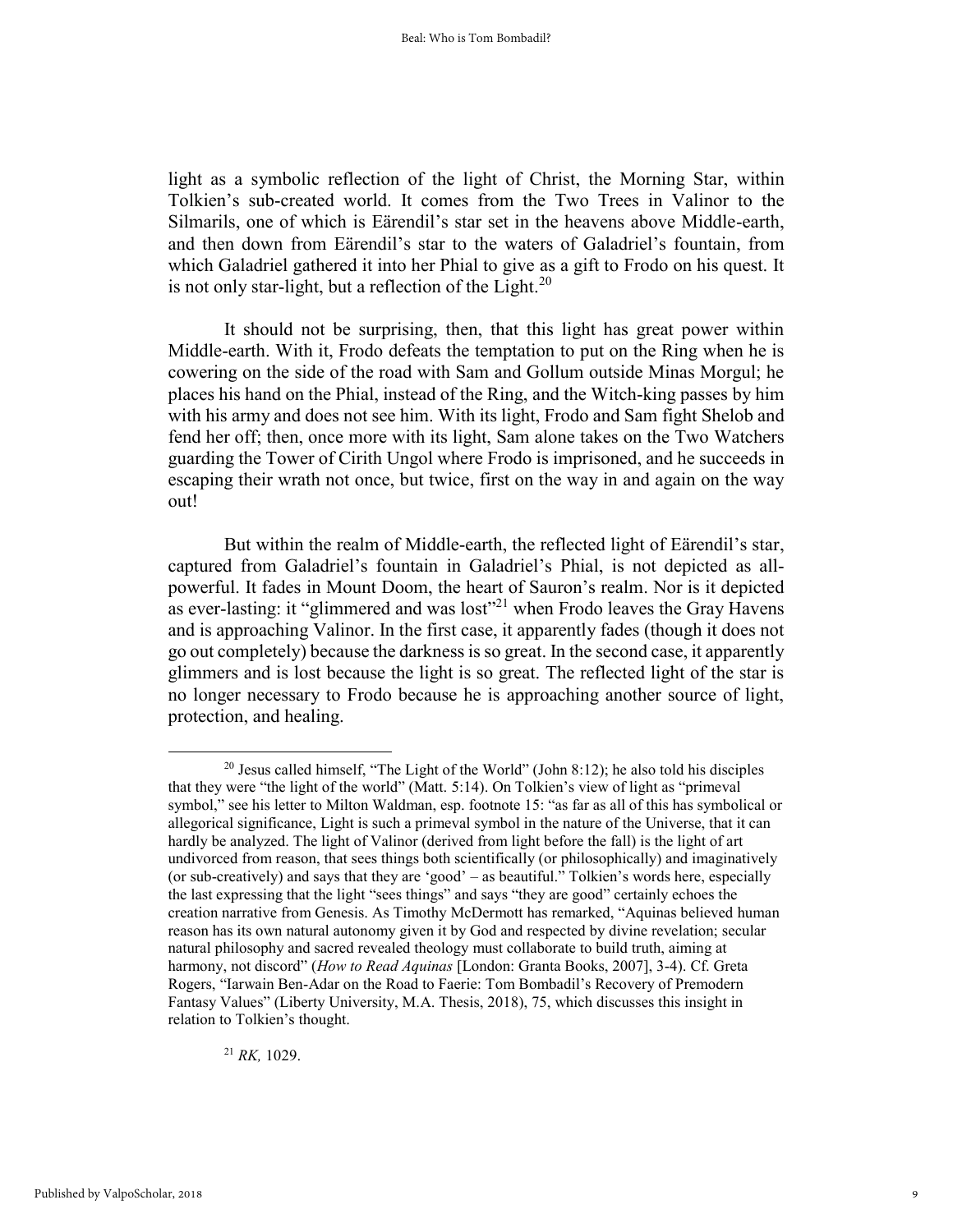Frodo's view of his own traumatizing experiences is that they cannot be healed fully: "I am wounded ... wounded; it will never really heal."<sup>22</sup> This view is at least partially shared by Gandalf: "Alas! There are some wounds that cannot be wholly cured."<sup>23</sup> Indeed, J.R.R. Tolkien himself writes in a letter, in which he discusses Frodo's journey to Valinor, that he goes there not because he has become immortal, like the Elves, but rather to seek healing before he dies.

Frodo was sent or allowed to pass over the Sea – to heal him if that could be done *before he died.* He would have eventually to 'pass away': no mortal could, or can, abide forever on earth or within time. So he went both to a purgatory and to a reward, for a while: a period of reflection and peace and the gaining of a true understanding of his position in littleness and in greatness, spent still in time amid the natural beauty of 'Arda Unmarred,' the Earth unspoiled by evil.<sup>24</sup>

While readers do not get to see whether Frodo's memories of trauma are healed in the undying lands, they do see him right up to the moment when he comes to their shores and can hear the singing that comes from there. The sensory language that Tolkien uses to describe that moment is remarkably hopeful:

Then Frodo kissed Merry and Pippin, and last of all Sam, and went aboard; and the sails were drawn up, and the wind blew, and slowly the ship slipped away down the long gray firth; and the light of the glass of Galadriel that Frodo bore glimmered and was lost. And the ship went out into the High Sea and passed on into the West, until at last on a night of rain Frodo smelled a sweet fragrance on the air and heard the sound of singing that came over the water. And then it seemed to him that as in his dream in the house of Bombadil, the gray rain-curtain turned all to silver glass and was rolled back, and he beheld white shores and beyond them a far green country under a swift sunrise.<sup>25</sup>

<sup>25</sup> *RK,* 1030.

<sup>22</sup> *RK*, 1025.

<sup>23</sup> *RK*, 1025.

 $24$  Tolkien, "246 Letter to Eileen Elgar (drafts)," 328 (Tolkien's emphasis).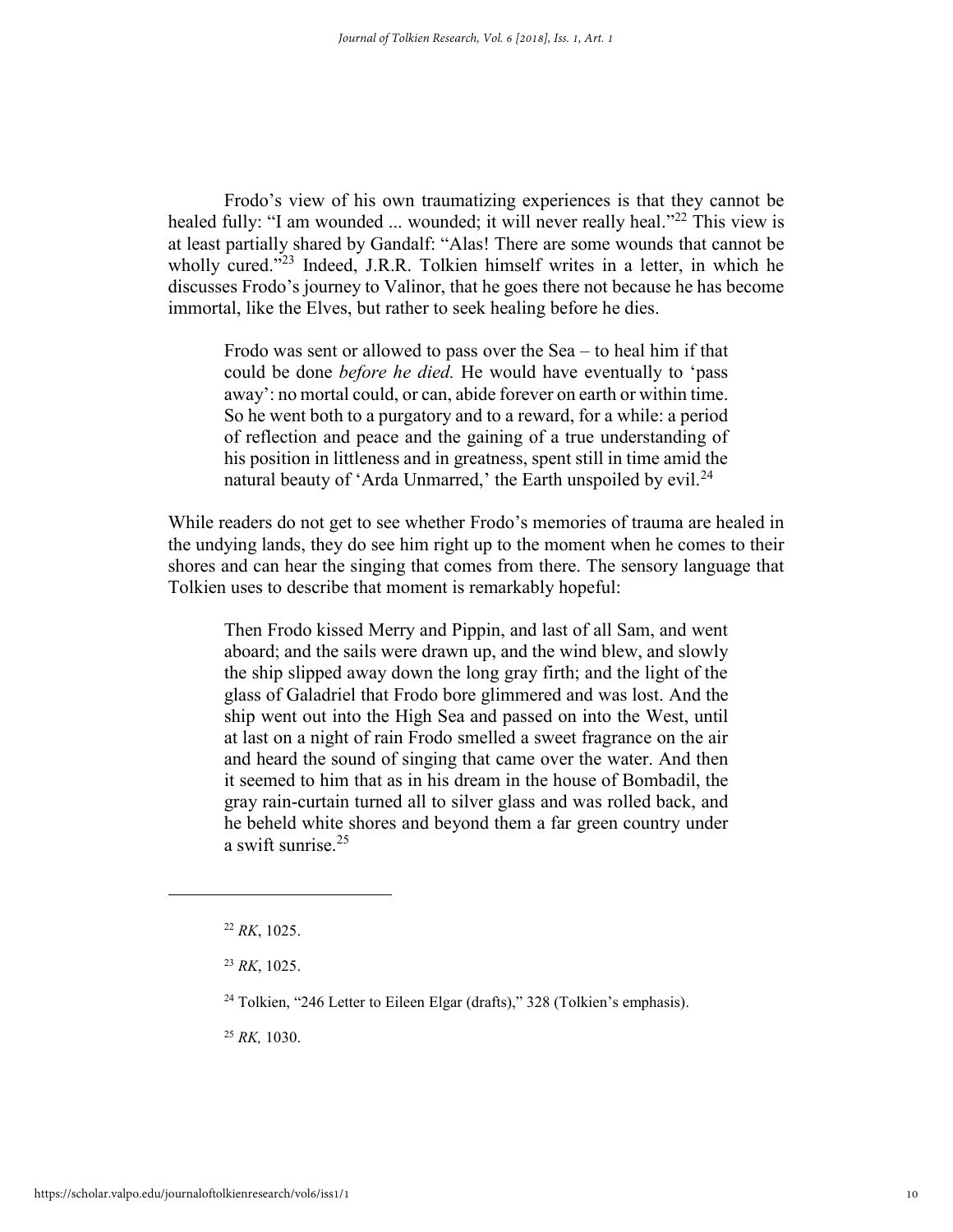All the perceptions of Frodo's senses, described in richly alliterative, poetic language in this passage, are good: what he smells is a "sweet fragrance"; what he hears is "the sound of singing"; what he sees is a "gray rain-curtain" turned to "silver glass," rolled back to reveal "white shores," "a far green country," "a swift sunrise." The color symbolism is striking: the *gray* rain becomes *silver* glass, and light shines through it so that Frodo clearly sees *white* shores – whiteness that traditionally stands for purity and holiness – and a *green* country, green that represents life, renewal of life, abundance, and growth. Bright color replaces the gray rain-curtain, and the light that makes this vision possible comes from a swift sunrise.

The reference to Tom Bombadil in this, the last image the readers have of Frodo, is striking. It appears as another cue from the author, J.R.R. Tolkien, to look back in the story for the context that can help explain what is happening to Frodo as he approaches Valinor. At the beginning of chapter 8*,* "Fog on the Barrow-Downs," Frodo has a dream remarkably like what Tolkien describes him experiencing as he approaches Valinor at the end of the story. A quick glance at the language used to recall that dream shows how very closely it is echoed at the conclusion of *The Lord of the Rings*:

But either in his dreams or out of them, he could not tell which, Frodo heard a sweet singing running in his mind: a song that seemed to come like a pale light behind a gray rain-curtain, and growing stronger to turn the veil all to glass and silver, until at last it was rolled back, and a far green country opened before him under swift sunrise. The vision melted into waking; and there was Tom whistling like a tree-full of birds; and the sun was already slanting down the hill and through the open window. Outside everything was green and pale gold. $26$ 

That dream, we realize at the end of the story, was prophetic. Frodo had it in the home of Tom Bombadil, who appears as an extraordinary and somewhat mysterious character in Tolkien's mythology. Who, after all, is Tom Bombadil, and what does he have to do with the light inside of Frodo?

<sup>&</sup>lt;sup>26</sup> FR, 135. The description of Tom Bombadil singing like "a tree-full of birds" should remind readers of the Tree in "Leaf by Niggle," specifically the Platonic form that Niggle sees in the place later called "Niggle's Parish," and of the Tree of Tales in Tolkien's essay, "On Fairy-Stories." In relation to these two connections, we may better understand the fullness of Tolkien's comments (discussed below) on Tom Bombadil as a figure of Poetry and Tolkien's representation of Tom as a great singer and storyteller, a being much like Tolkien himself in this regard.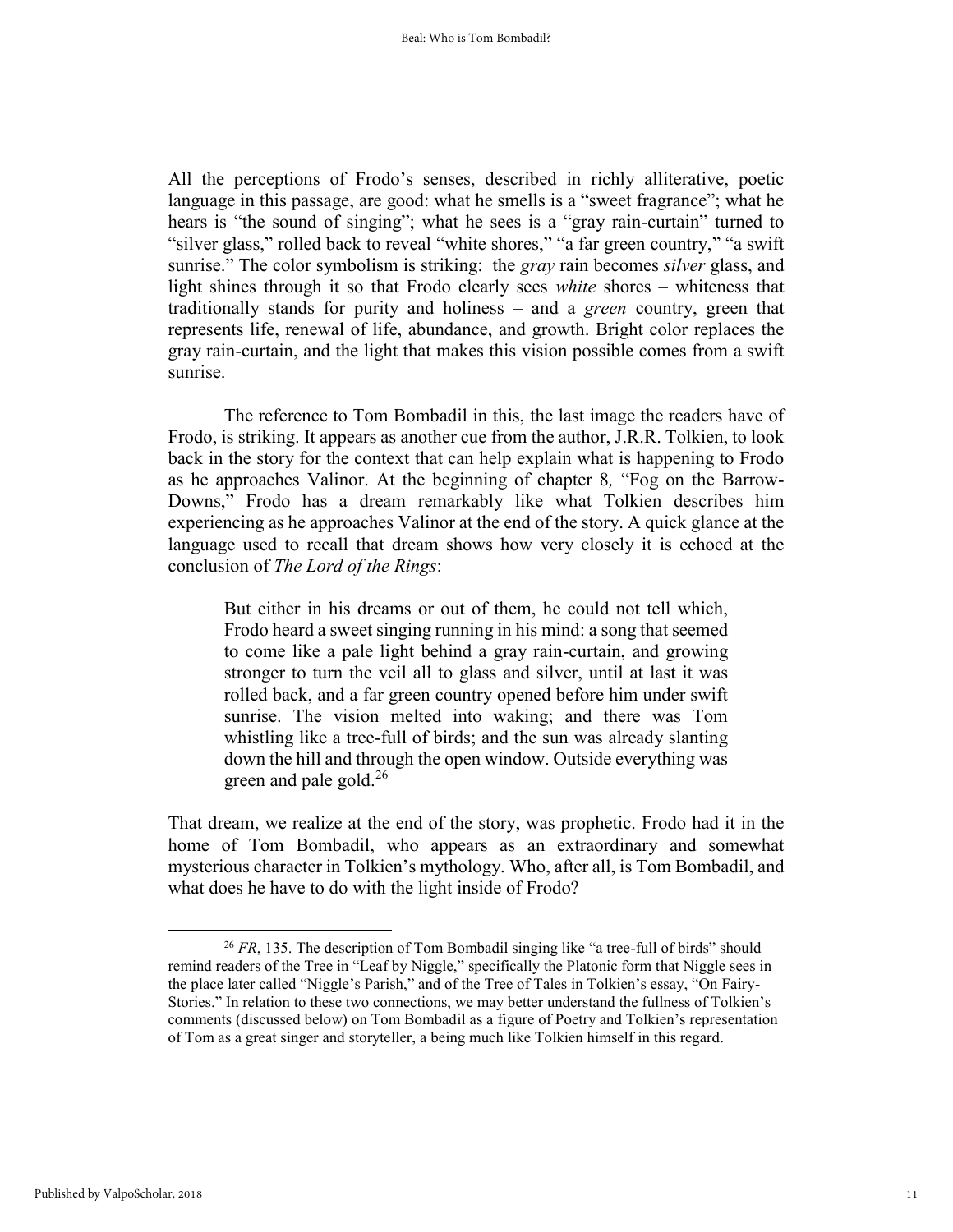### **Song and Salvation**

When Frodo encounters Tom Bombadil for the first time in the Old Forest, he has already experienced trauma that has made him fear for his life: Gandalf, his friend, counselor, and protector, is inexplicably missing; Black Riders, a group of terrifying demonic Ringwraiths (whose true origin and identity he does not yet know), have hunted him from Hobbiton onward; and a great tree-root, one among the "great winding roots ... like gnarled dragonets straining down to drink,"27 apparently has attempted to hold him face-down in the water of the Withywindle and drown him. He narrowly escapes death in the Old Forest only with Sam's help. Frodo says to Sam that the "beastly tree" threw him in, to which Sam replies he must have been dreaming and ought not to sit in so precarious a position by the river. Meanwhile, Old Man Willow has opened a crack in his trunk and is attempting either to eat, suffocate or squeeze to death Frodo's friends, Merry and Pippin. After unsuccessfully trying to free them by threatening Old Man Willow with fire, Frodo goes running up the path, crying out: *help! help! help!* Tom Bombadil then appears, singing, and he rescues the hobbits and takes them away with him to his home and his wife, Goldberry, daughter of the River, for whom he has been gathering small white water-lilies.

It is relevant to note the origins of Tom Bombadil, who had a life in Tolkien's imagination long before Frodo encountered him in the Old Forest in *The Lord of the Rings*. As has been known since Humphrey Carpenter's biography was published in 1977, Tolkien's inspiration for this character was a brightly-dressed, peg-wood, Dutch doll (with a feather in his hat!) that belonged to his second son, Michael. Tolkien's oldest son, John, unfortunately, did not like it and once decided to drop it in a lavatory.<sup>28</sup> But the doll was rescued – in more ways than one – for

<sup>&</sup>lt;sup>27</sup> FR, 116. Comparing these roots to young dragons is quite a vivid metaphor, reminding us of the evil of Tolkien's other dragons (e.g., Smaug, Glaurung, Ancalagon).

<sup>28</sup> Humphrey Carpenter, *J.R.R. Tolkien: A Biography*, 165. Scholars writing subsequent studies of Tom Bombadil (and Goldberry) have drawn on this information, including three contributors to a volume published by The Tolkien Society in 1991: Charles E. Noad, "The Natures of Tom Bombadil: A Summary," in *Leaves from the Tree: J.R.R. Tolkien's Shorter Fiction* (London: The Tolkien Society, 1991), 79-88; Patricia Reynolds, "The Real Tom Bombadil," *Leaves from the Tree: J.R.R. Tolkien's Shorter Fiction* (London: The Tolkien Society, 1991), 85-88, Christina Scull, "Tom Bombadil and *The Lord of the Rings,*" in *Leaves from the Tree: J.R.R. Tolkien's Shorter Fiction* (London: The Tolkien Society, 1991), 73-77. Carpenter's information has also shaped interpretations of Goldberry: see John Bowers, "Tolkien's Goldberry and *The Maid of the Moor*," *Tolkien Studies* 8 (2011), 23-36 and Eugene L. Startzman, "Goldberry and Galadriel: The Quality of Joy," *Mytholore* 16 (1989): 5-13.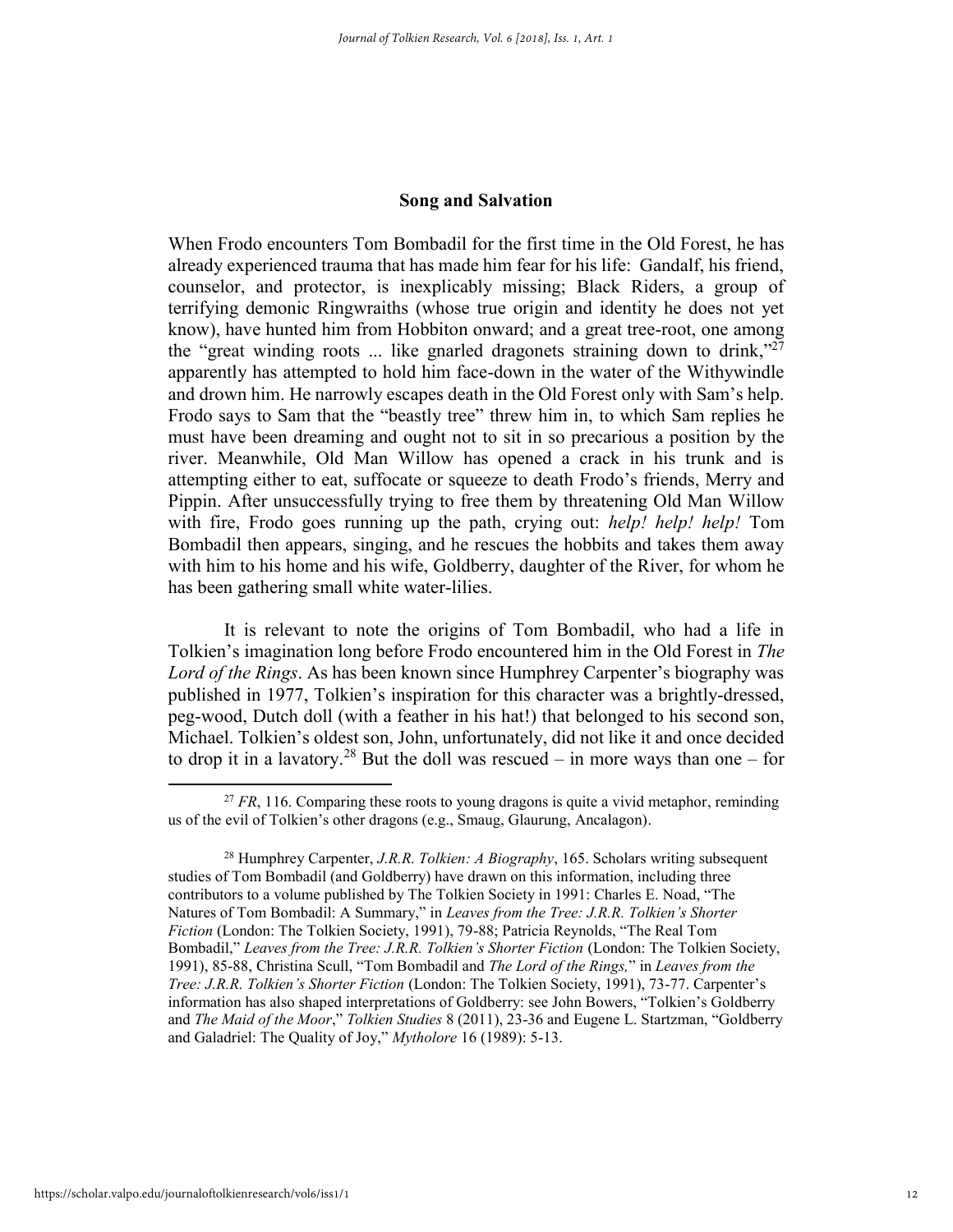Tolkien told stories about this doll to his children, and he wrote a narrative poem, "The Adventures of Tom Bombadil," about him and published it in *Oxford Magazine* in 1934. In the poem, Tom Bombadil is described as "a merry fellow; / bright blue his jacket and his boots were yellow, green were his girdle and his breeches all of leather; he wore in his tall hat a swan-wing feather."<sup>29</sup> His appearance is much the same in *The Lord of the Rings.*

When Tolkien's publishers were looking to him to write a sequel to *The Hobbit*, Tolkien tried to interest them in Tom Bombadil. In a letter to Stanley Unwin in 1937, he asked, "Do you think Tom Bombadil, the spirit of the (vanishing) Oxford and Berkshire countryside, could be made into the hero of the story?"<sup>30</sup> His publishers did not think so, and Tolkien incorporated Tom Bombadil as a supporting character into *The Lord of the Rings* instead. Only after the publication of Tolkien's masterpiece would Tom Bombadil get his own book. In 1961, in response to his aunt Jane Neave (then aged 90) who had asked "if you

In *The Lord of the Rings*, Tolkien associates swans with the Prince of Dol Amroth, who has as the device of a ship and a silver swan on his blue banner. The Elves of Lothlórien have a ship in the shape of a swan that the Company sees as they are leaving to continue the quest; perhaps it was made thus in imitation of Eärendil's ship, the Foamflower, which was also in swanshape. In the *Silmarillion*, and elsewhere in his legendarium, Tolkien calls the Teleri Elves "Swanherds"; they name their city Alqualondë ("Swanhaven"). Tolkien also tells two stories of seven swans: the Maia Ossë sends seven swans to draw Teleri ships to Aman, and the Vala Ulmo sends seven swans to guide Tuor to Vinyamar, where he finds a shield with a white swan's wing emblem on it. Tuor later accepts one feather from each of these swans and sets them in the crest of his helm. Tolkien consistently associates the swan with nobility and the miraculous in his legendarium. By making Tom Bombadil's feather a swan-feather, Tolkien associates the character with both of these qualities: nobility and the miraculous.

<sup>29</sup> Tolkien, "The Adventures of Tom Bombadil," in *Tales from the Perilous Realm*  (Boston and New York: Houghton Mifflin Company, 2008), 175, lines 1-4. As noted, the poem was first published in 1934 and then as part of the poetry collection, *The Adventures of Tom Bombadil,* in 1962. NB: In revising the poem, Tolkien changed the feather in Tom's hat from that of a peacock to that of a swan, noting only that there were no peacocks in Middle-earth. However, if we recall the avian symbolism of the peacock vs. the swan, the change makes sense: rather than associate Tom Bombadil with the "Argus-eyed" bird of Hera, Tolkien chose to associate him with the noble swan, a King's bird. In medieval England, swans were in fact owned by the crown (or by others by permission of the crown), and their bills were marked to indicate ownership, and fines were meted out for altering such marks; for the cultural history of this, see Cleaver, Emily, "The Fascinating, Regal History Behind Britain's Swans," *Smithsonian.com* (31 July 2017), available at [https://www.smithsonianmag.com/history/fascinating-history-british-thrones-swans-180964249.](https://www.smithsonianmag.com/history/fascinating-history-british-thrones-swans-180964249) Tolkien indicates his knowledge of this in lines from "Bombadil Goes Boating," in which Tom Bombadil addresses the "Old Swan of Elver-isle": "If one day the King returns, in upping he may take you, / brand your yellow bill, and less lordly make you!" ("Bombadil Goes Boating," in *Tales from the Perilous Realm,* p. 185).

<sup>30</sup> Tolkien, "19 Letter to Stanley Unwin (16 December 1937)," 25-27.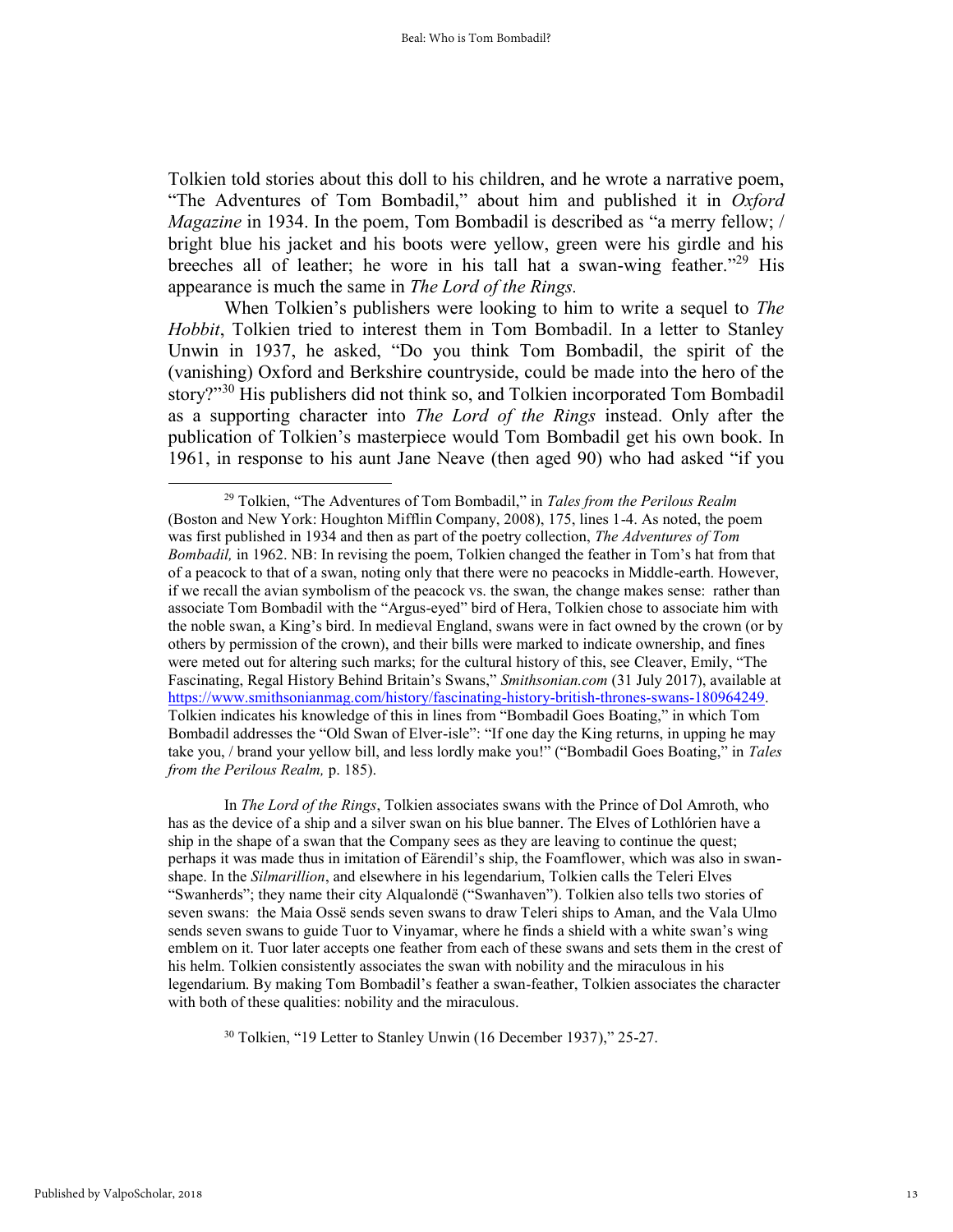wouldn't get out a small book with Tom Bombadil at the heart of it," Tolkien began thinking of creating a small poetry collection featuring one of his earliest characters, complete in blue with yellow boots.<sup>31</sup> At the time, Tolkien wrote a companion poem, "Bombadil Goes Boating," and he gathered together a few other poems, which he revised fairly extensively.<sup>32</sup> In addition, he created a preface to the collection in which he imagined these poems came from the Red Book, from the Shire in the lifetime of Bilbo and Frodo Baggins, and featured poems written or translated by them or others, such as Sam Gamgee (though, within the fiction imagined in the preface, authorship of others was deemed anonymous). The book was published in 1962.

Of course, when readers meet Tom Bombadil in the Old Forest, he is no longer a child's doll or a spirit of the English countryside (vanishing or otherwise). Like most of Tolkien's characters, Tom Bombadil has developed into something grander than he was first conceived to be. Frodo was once Bingo Bolger-Baggins and Sauron a wicked cat named Tevildo, but by the time that they, and Tom Bombadil, appear in *The Lord of the Rings*, they have grown, and changed, and become much more than they once were.<sup>33</sup>

In the *The Fellowship of the Ring,* when Frodo asks Goldberry, "Who is Tom Bombadil?" She replies, "He is," and then adds, "He is, as you have seen him ... He is the Master of wood, water, and hill." Readers may well wonder, with Frodo, what makes him so. Goldberry explains, "No one has ever caught old Tom ... He has no fear. Tom Bombadil is master."<sup>34</sup> This is quite a mysterious set of answers, but an important point does come across: Tom's *fearlessness* is part of the reason

<sup>33</sup> This reflects Tolkien's developing beliefs and understanding of fairy-stories, which he no longer thought ought to be written as if for coddled children, but rather for children as they are, bright and capable, and also for adults (see "163 Letter to W.H. Auden [7 June 1955]"). This perspective emerged in his 1939 Andrew Lang lecture at the University of St. Andrews, Scotland and was set down in his now-famous essay, "On Fairy Stories," which he composed between the writing of *The Hobbit* and *The Lord of the Rings*, and which, by his own account, allowed him to produce the latter on a "large canvas" (163 "Letter") that he was longing for. See below for further discussion of development of Tom Bombadil as described in *The Return of the Shadow.* 

<sup>34</sup> *FR,* 124.

<sup>&</sup>lt;sup>31</sup> Tolkien, "231 Letter to Jane Neave (4 October 1961)," 308.

 $32$  For discussion of revisions to these poems, particularly "Princess Mee," see Jane Beal, "Tolkien, Eucatastrophe, and the Re-Creation of Medieval Legend," *The Journal of Tolkien Research* 4 (2017): Iss. 1, Art. 8, pp. 1-18, esp. pp. 5-10. Available at [https://scholar.valpo.edu/journaloftolkienresearch/vol4/iss1/8/.](https://scholar.valpo.edu/journaloftolkienresearch/vol4/iss1/8/)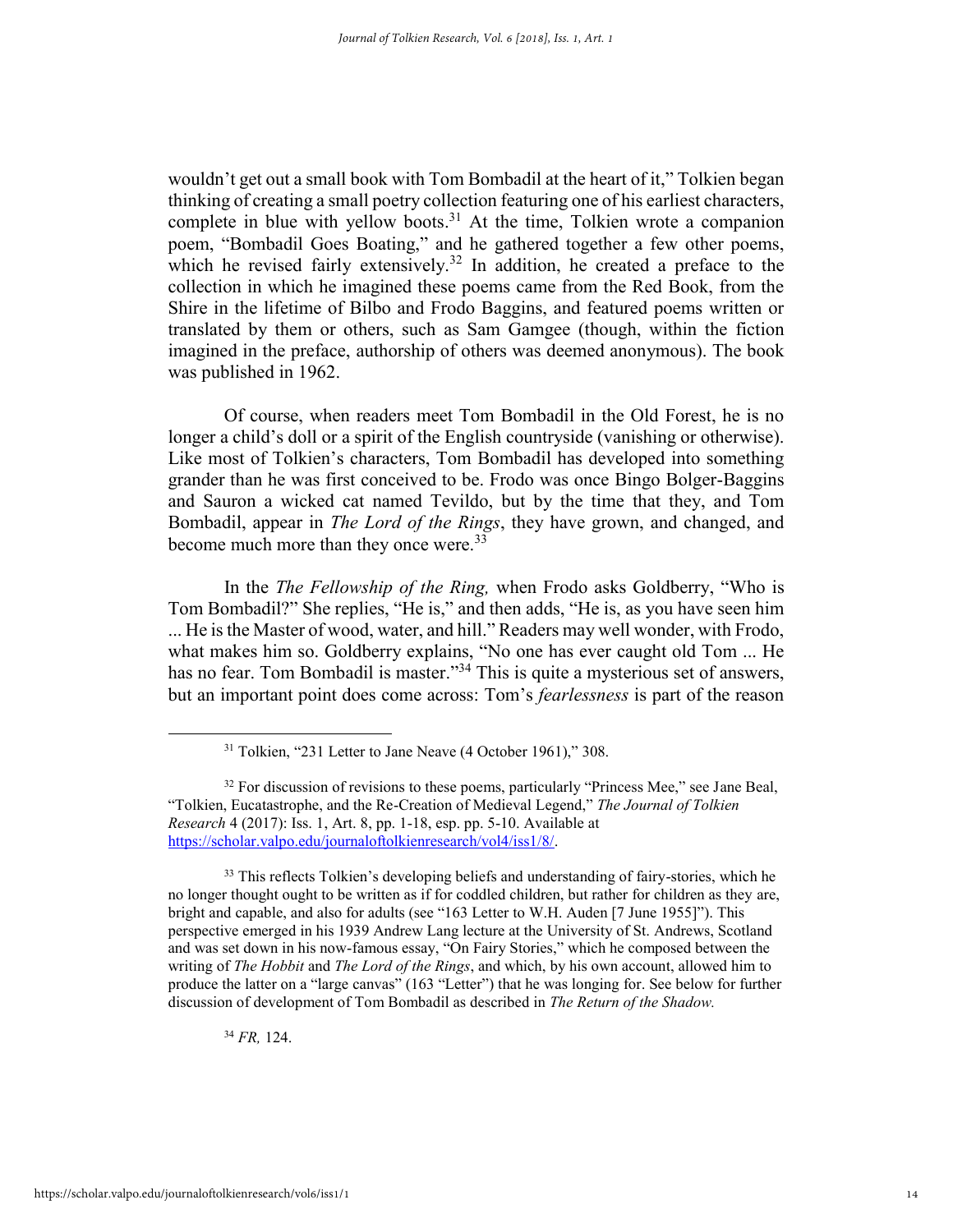why he is Master. Frodo calls him "Master" in subsequent conversation, but he clearly has not solved the mystery of Bombadil's identity to his own satisfaction, and hobbit-like, he remains curious. After a rainy day on which Tom Bombadil tells the hobbits a number of "remarkable stories," Frodo asks him directly, "Who are you, Master?" The answer may be hidden in the question. But Tom Bombadil replies anyway, "Don't you know my name? That's the only answer ... I am old. Eldest, that's what I am ... Tom remembers the first raindrop and the first acorn."<sup>35</sup>

Like Frodo, Tolkien's readers have been intrigued by these replies, and particularly by Tom Bombadil's names and how they might relate to Tom Bombadil's identity. Elrond later says that Elves call him "Iawain Ben-dar, oldest and fatherless" and adds that he known as "Forn by the Dwarves and Orald by Northern Men, and many other names beside. He is a strange creature ..."<sup>36</sup> Frodo's questions, Tom's answers, and Elrond's descriptors, "oldest and fatherless," have led to speculation that Tom Bombadil could be:

- the Creator of Arda, Eru Iluvatar and, by extension, a parallel to the Judeo-Christian God<sup>37</sup>
- one of the Ainur, "the offspring of Eru Iluvator's thought"
- a Vala (a specific one, Aulë)<sup>38</sup>
- a Maia (like Gandalf or Sauron) and, by extension, parallel to an angel $39$
- an elf or a dwarf
- the first man (and by extension, a parallel to the Adam of the Genesis account)<sup>40</sup>

 $\overline{a}$ 

<sup>36</sup> *FR,* 265.

 $37$  This idea comes about because Goldberry says of Tom that he is "Eldest" and when Frodo asks, "Who is Tom Bombadil, she says, "He is," which could be like "I am," one of the names of God. Discussed further below.

<sup>38</sup> Gene Hargrove, "Who is Tom Bombadil?" *Mythlore* 13.1 (1986), 20-24. Hargrove argues that Tom Bombadil is the Vala, Aulë, and Goldberry is Yavanna.

<sup>39</sup> Hargrove sees no reason to discount the possibility that Tom Bombadil could be an angel or a god, or "in terms of Tolkien's mythology, a Maia or a Vala." See [https://www.cas.unt.edu/~hargrove/tombomb.html/.](https://www.cas.unt.edu/~hargrove/tombomb.html/) He notes that in *Tolkien's World from A to Z: The Complete Reference Guide to Middle-earth* (New York, NY: Del Rey / Ballantine, 1978)*,*  Robert Foster earlier speculated that "it is possible that he [Tom Bombadil] is a Maia 'gone native" (496).

<sup>35</sup> *FR,* 131.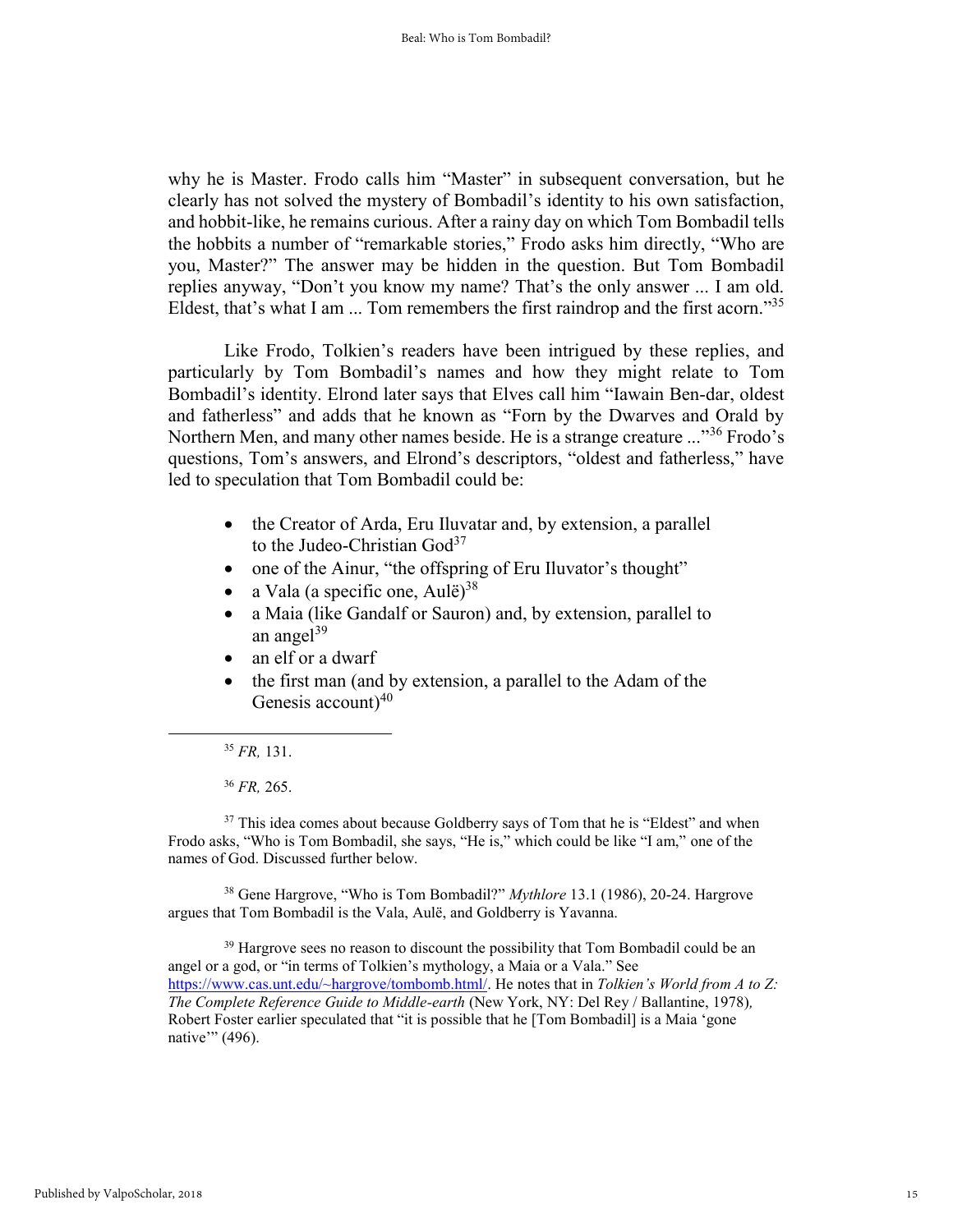- a man with a dual-nature and a protective role (like Beorn)<sup>41</sup>
- a man or a hobbit $42$

 $\overline{a}$ 

a nature-spirit or spirit of the earth $43$ 

<sup>40</sup> In *The Road to Middle-earth* (Boston and New York: Houghton Mifflin Company, 2003)*,* T.A. Shippey has noted parallels with Adam. Discussed further below. It is worth noting here that in Tolkien's mythology, the role of "first man" seems to be filled by Beor the Old. See Tolkien, *The War of the Jewels: The Later Quenta Silmarillion, Part II*, ed. Christopher Tolkien (Boston and New York: Houghton Mifflin Company, 1994), esp. chap. 14 "Of the Coming of Men into the West."

<sup>41</sup> The similarities between the roles of Beorn and Tom Bombadil are noted in Michael Treschow and Mark Duckworth, "Bombadil's Role in *The Lord of the Rings*," *Mythlore* 25 (Fall / Winter 2006), 175-96. They are analyzed in further detail in Paul W. Lewis, "Beorn and Tom Bombadil: A Tale of Two Heroes," *Mythlore* 25 (Spring/Summer 2007), 145-60 and Justin T. Noetzel, "Beorn and Bombadil: Mythology, Place, and Landscape," in *The Hobbit and Tolkien's Mythology: Essays on Revisions and Influences* (Jefferson, NC: McFarland, 2014), 161-81.

 $42$  Tolkien describes Tom's first appearance to the hobbits like this: "With another hop and a bound, there came into view a man, or so it seemed. At any rate, he was too large and heavy for a hobbit, if not quite tall enough for one of the Big People" (*FR,* 119). Later on, Tom Bombadil expresses his appreciation for the hobbit Farmer Maggot, whom he knows personally and converses with occasionally: "There's earth under his old feet, and clay on his fingers; wisdom in his bones, and both his eyes are open" (*FR,* 132-33). In *The Return of the Shadow*, we learn that Tolkien had considered making Farmer Maggot a relation of Tom Bombadil's. Tolkien has Tom say in an early chapter draft: "We are akin," he said, "distantly, very distantly, but near enough to count" (122). Tolkien also considered changing Maggot race from hobbit to another kind of creature (not a dwarf).

<sup>43</sup> This is the view expressed by Verlyn Flieger in *Splintered Light*, where she calls Tom Bombadil: "a natural force, a kind of earth spirit" (128n). In *The Road to Middle-earth,* T.A. Shippey sees parallels between Tom Bombadil and the Green Knight, as well as the "green man," who provides a source and analogue for the Green Knight. Shippey says that Tolkien

must have also reflected on the strange Green Knight who comes to challenge Sir Gawain in the poem he had edited in 1925, like Tom Bombadil, a *lusus naturae* in size and colour, conveying to many critics a sense of identification with the wild wintry landscape from which he appears, called by the poet in respectful but uncertain style *an aghlich mayster,* 'a terrible Master.' The green man, the uncreated man, the man grown by 'spontaneous generation' ... From what? Obviously, from the land. Tom Bombadil is a *genius loci.* (122)

A *lusus naturae* is "a jest of nature"; a *genius loci* is the protective spirit of a place. See also Liam Campbell, "The Enigmatic Mr. Bombadil: Tom Bombadil's Role as a Representation of Nature in *The Lord of the Rings*," in *Middle-earth and Beyond: Essays on the World of J.R.R. Tolkien*, ed. Kathleen Dubs and Janka Kascakova (Newcastle: Cambridge Scholars, 2010), 41-65 and the thesis of Rogers, "Iarwain Ben-Adar on the Road to Faerie," which is remarkably insightful about the relationship between "nature" and "supernature" figured in Tom Bombadil.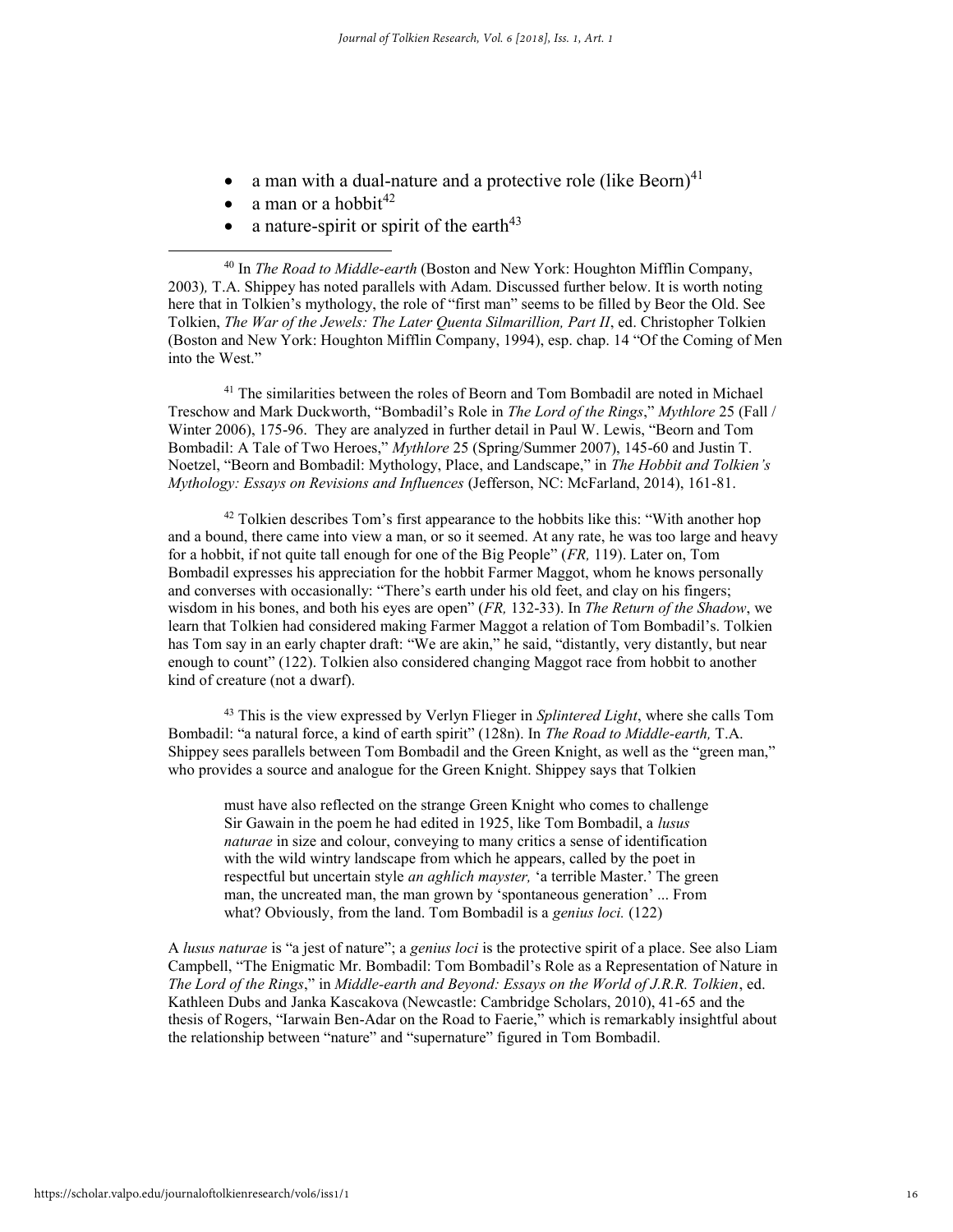- a pagan god, such as the Norse divinity, Wayland the Smith (i.e., Weland), or the Greco-Roman faun, Pan, or a Finnish deity, such as Väinämöinen, from the *Kalevala*<sup>44</sup>
- the personification of an abstract concept, such as time or music (or an embodiment of the music of the Ainur)<sup>45</sup>

Taking a metacritical perspective, some have thought Tom Bombadil is a representative of Tolkien himself or perhaps a representative of the reader.<sup>46</sup> This is not a complete list of interpretations nor of those who have put them forward.

In two of his published letters, one actually sent and the other in draft form, Tolkien fortunately addressed questions about Tom Bombadil. His responses were to Mrs. Naomi Mitchison, who read page-proofs for the first two volumes of *The Lord of the Rings*, and to Mr. Peter Hastings, manager of the Newman Bookshop (a Catholic bookshop in Oxford), who was enthusiastic about the *Lord of the Rings*  but wondered if its author had not "overstepped the mark in metaphysical matters."<sup>47</sup> The first reader might be characterized as sympathetic; the other, perhaps less so. The second letter is remarkably revealing as Tolkien defended his artistic choices from a theological critique.

To Mr. Hastings (the less sympathetic reader) in September 1954, Tolkien says, "As for Tom Bombadil, I really do think you are being too serious, besides

<sup>46</sup> Several of these interpretations and others considered at "Theories about Tom Bombadil," *One Wiki to Rule Them All: The Lord of the Rings Wiki*; I have formulated my own list in my own order here. Se[e http://lotr.wikia.com/wiki/Theories\\_about\\_Tom\\_Bombadil](http://lotr.wikia.com/wiki/Theories_about_Tom_Bombadil) for comparison. For the Ranger of the North's argument against several of these theories, see [http://whoistombombadil.blogspot.com.](http://whoistombombadil.blogspot.com/) My discussion of some of these theories in the published literary scholarship on Tolkien is discussed further below.

 $47$  This information is from the headnote provided by Humphrey Carpenter and Christopher Tolkien, *The Letters of J.R.R. Tolkien,* 187.

<sup>&</sup>lt;sup>44</sup> In "229 From a Letter to Allen & Unwin (23 February 1962)," Tolkien explicitly rejects the idea that Tom Bombadil is connected to Weland or a Pan-type (307), a connection that had been presupposed by a critic. On the possible influence of the Finnish divinity, see David Elton Gay, "J.R.R. Tolkien and the *Kalevala*: Some Thoughts on the Finnish Origins of Tom Bombadil and Treebeard," in *Tolkien and the Invention of Myth*, ed. Jane Chance (Lexington: University Press of Kentucky, 2004), 295-304.

<sup>45</sup> See Ranger from the North, "Who is Tom Bombadil? Answering the Mystery of who Tom Bombadil is: The Incarnated Spirit of the Music of the Ainur," posted in January 2013. Available at [http://whoistombombadil.blogspot.com/2013/01/outline-of-sections-regarding](http://whoistombombadil.blogspot.com/2013/01/outline-of-sections-regarding-tom.html)[tom.html.](http://whoistombombadil.blogspot.com/2013/01/outline-of-sections-regarding-tom.html)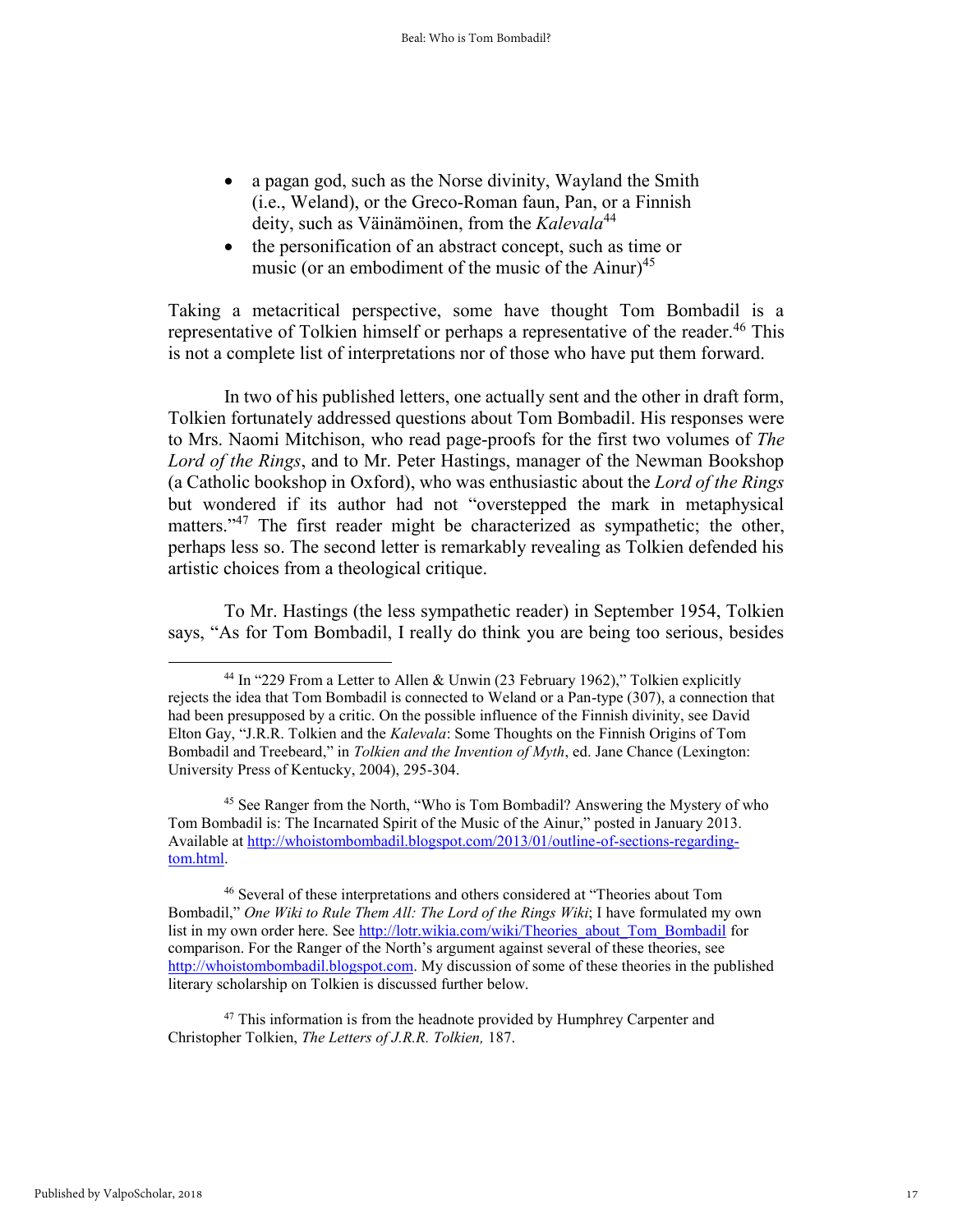missing the point."<sup>48</sup> Tolkien then makes the points that he believes are relevant to interpreting Tom:

- if "in time," Tom was "primeval" and "Eldest in Time";
- when Goldberry says of Tom Bombadil, "he is," that is "quite different" from "I am that am";
- Tom was "master in a peculiar way: he has no fear and no desire of possession or domination at all";
- "he represents certain things otherwise left out";
- "I do not mean him to be an allegory or I should not have given him so particular, individual, and ridiculous a name – but 'allegory' is the only mode of exhibiting certain functions: he is then an 'allegory' or an exemplar"
- "a particular embodying of pure (real) natural science: the spirit that desires knowledge of other things, their history and nature ... a spirit coeval with the rational mind and entirely unconcerned with 'doing' anything with the knowledge: Zoology and Botany, not Cattle-breeding and Agriculture."<sup>49</sup>

From this, readers can clearly see that Tolkien imagined Tom Bombadil both *literally* and *allegorically.* Within Tolkien's literal, historical, sub-created world, Tom Bombadil was the "first person"<sup>50</sup> in Middle-earth, the "Eldest in Time." Goldberry's claim that "he is" is not a claim that he is the "I am," the Tolkienian equivalent of the Judeo-Christian Creator-God within his mythology, a role that can more logically be paralleled with the role of Eru Iluvatar. He is "Master" because he is fearless, without desire for possession or domination. He is a particular character, not meant as an allegory, but serving allegorical functions: "he is an allegory" and "an exemplar." This is not a contradictory statement by Tolkien, at least from the perspective of medieval interpretive theory, for in that context, many things can be understood both literally and allegorically at the same time. Tom Bombadil thus "embodies" a "spirit": one that desires knowledge of other things for their own sake, one that exists at the same time as the rational mind, and one

<sup>48</sup> Tolkien, "153 Letter to Mr. Peter Hastings (draft)," 191.

 $49$  All quotations in this list are from Tolkien, "153 Letter to Mr. Peter Hastings (draft)," 191-92.

<sup>50</sup> Ibid., 192. Tolkien uses this phrase in a note in this draft of his letter: "Only the *first person* (of worlds or anything) can be unique. If you say *he is* there must be more than one, and created (sub) existence is implied. I can say "he is" of Winston Churchill as well as of Tom Bombadil, surely?" Thus Tolkien stresses Tom's uniqueness (not his race).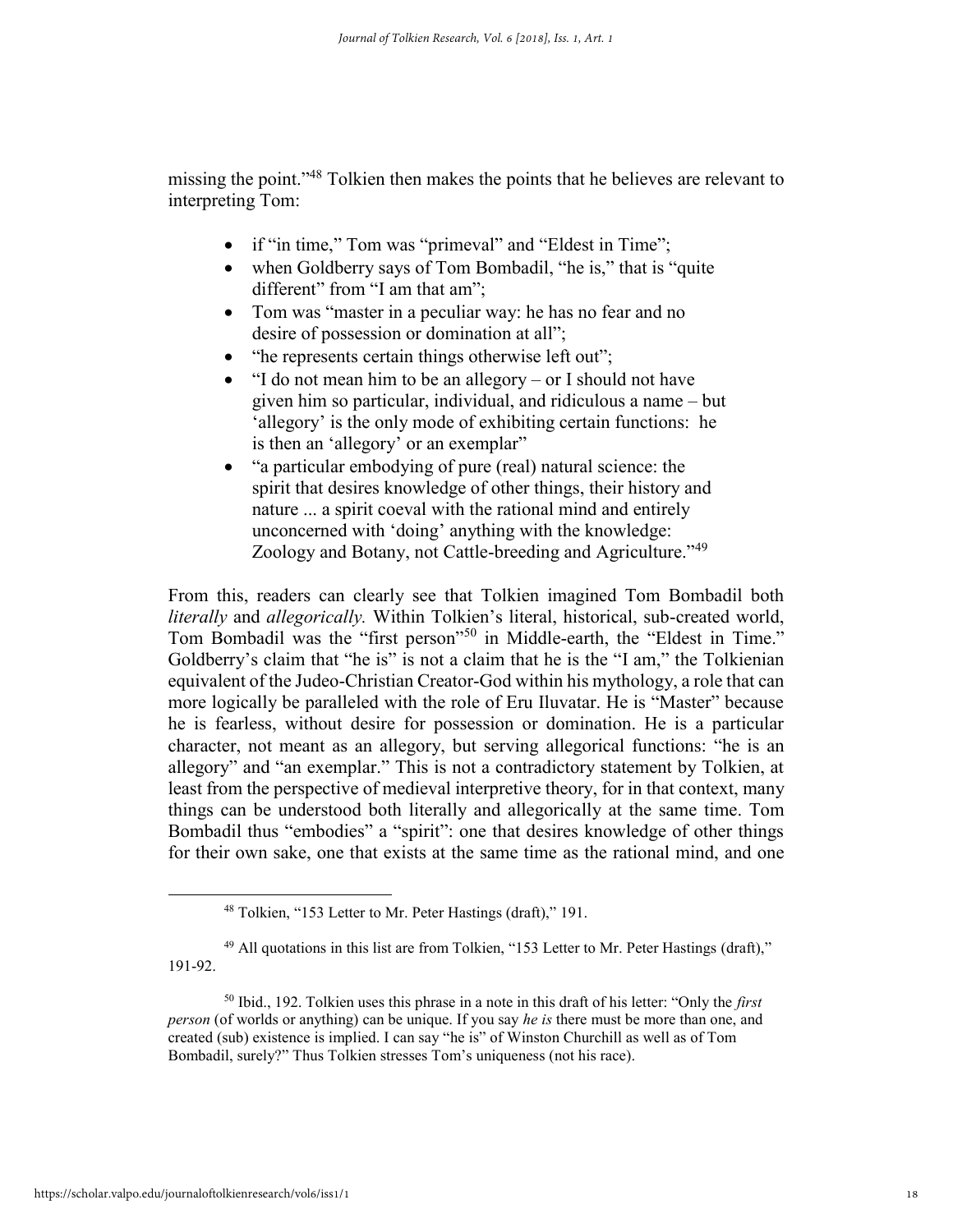that is evidenced in the study of plants and animals (botany and zoology) as opposed to breeding animals or farming land.

To Mrs. Naomi Mitchison a few months earlier, in April 1954, Tolkien had already hinted at some of these points. He wrote to her that, in his mind, Tom Bombadil had no connection to the Entwives "in the sense that he is almost the opposite, being say, Botany and Zoology (as sciences) and Poetry as opposed to Cattle-breeding and Agriculture and practicality."<sup>51</sup> This statement gives a larger picture to Tolkien's more sympathetic reader: Tom Bombadil is not only a figure of Botany and Zoology, but of Poetry; he is contrasted not only with Cattlebreeding and Agriculture, but practicality. Tolkien also wrote to his page-proof editor that Tom Bombadil "represents something that I feel important, though I would not be prepared to analyze the feeling precisely":

I would not, however, have left him in, if he did not have some kind of function. I might put it this way. The story is cast in terms of a good side, and a bad side, beauty against ruthless ugliness, tyranny against kingship, moderated freedom with consent against compulsion that has long lost any object save mere power, and so on; but both sides in some degree, conservative or destructive, want a measure of control. But if you have, as it were, taken 'a vow of poverty', renounced control, and take your delight in things for themselves without reference to yourself, watching, observing, and to some extent knowing, then the question of the rights and wrongs of power and control might become utterly meaningless to you, and the means of power quite valueless. It is a natural pacifist view, which always arises in the mind when there is a war.<sup>52</sup>

Here Tolkien figures Tom Bombadil in almost Franciscan terms, as one who metaphorically has taken "a vow of poverty." Tom Bombadil has renounced the control sought by those on the side of either good or evil, and he represents "a natural pacifist view." This explains why, when Elrond wonders if he should have invited Tom Bombadil to the Council in Rivendell to decide what to do with the Ring, Gandalf says, "He would not come."<sup>53</sup> For Tom Bombadil has renounced control; he is a pacifist.

<sup>51</sup> Tolkien, "144 Letter to Mrs. Naomi Mitchison," 179.

<sup>52</sup> Tolkien, "144 Letter to Mrs. Naomi Mitchison," 178-79.

<sup>53</sup> *FR,* 265.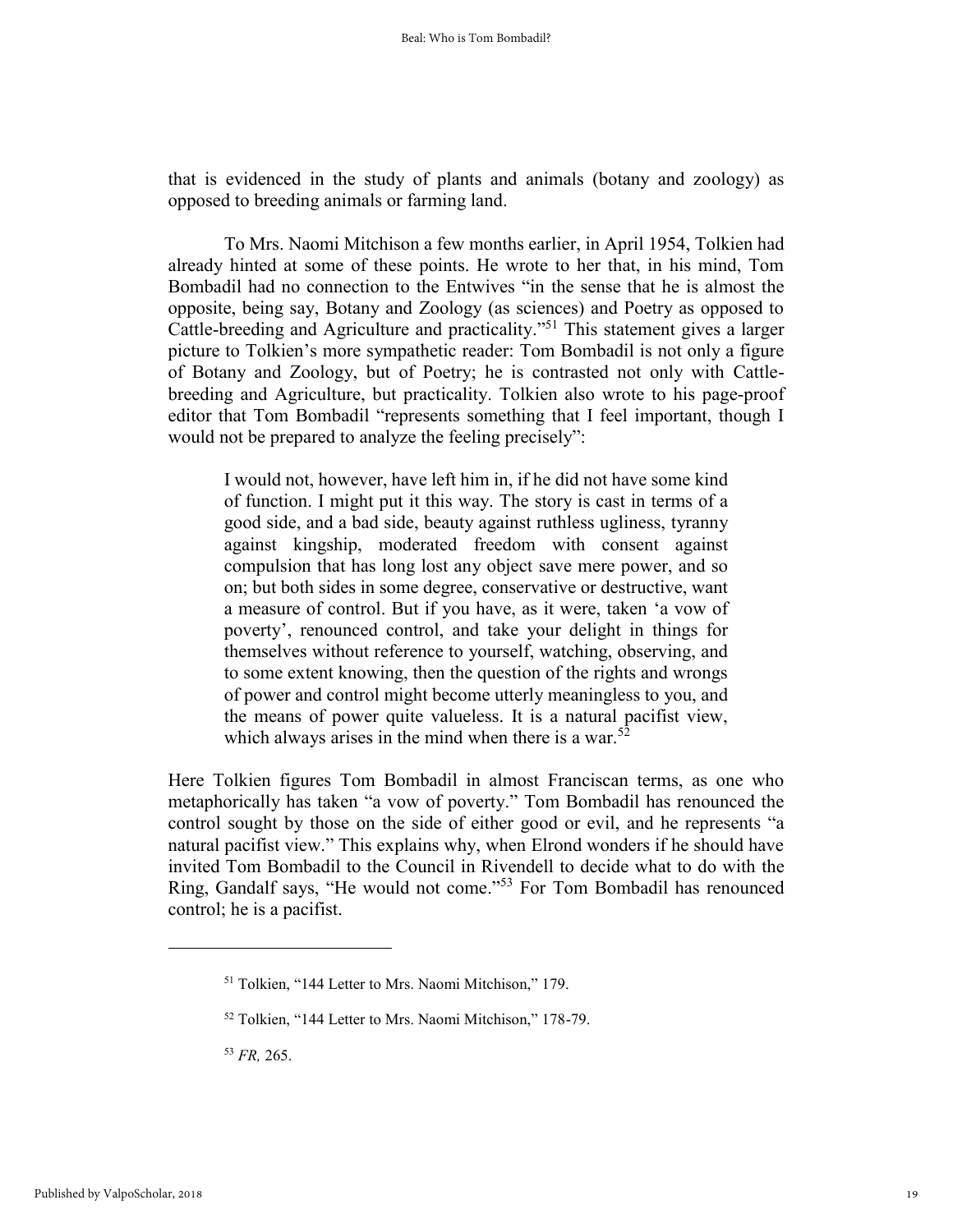Tolkien himself was not a pacifist. As he says in his letter to Mrs. Mitchison, "Ultimately only the victory of the West will allow Bombadil to continue, or even to survive. Nothing would be left for him in the world of Sauron."<sup>54</sup> But Tolkien believed that the view of pacifists could continue to exist in a world where goodness, beauty, kingship, and moderated freedom with consent triumphed over evil, ugliness, tyranny, and compulsion whose only object is power. As Tolkien also wrote, "The view of Rivendell is that it [the natural pacifist view] is an excellent thing to have represented."<sup>55</sup>

From the letters of 1954, then, it is clear that the allegorical sense represented in Tom Bombadil is quite rich. He embodies the spirit of Botany, Zoology, and Poetry; he renounces control, possession, and domination; he represents the natural pacifist view. This may be enough of an explanation of the significance of Tom Bombadil to satisfy, but then, there are Tolkien's other statements about him that make it appear that even this is not the total explanation of his signifying power. In his letter to Mrs. Mitchison, for example, he makes this provocative statement early on:

As a story, I think it is good that there should be a lot of things unexplained (especially if an explanation actually exists), and I have perhaps from this point of view erred in trying to explain too much, and give too much past history. Many readers have, for instance, rather stuck at the *Council of Elrond.* And even in a mythical Age there must be some enigmas, as there always are. Tom Bombadil is one (intentionally).

Thus Tolkien implies that Tom Bombadil is enigmatic *intentionally,* but that what is unexplained about him *does* have an explanation. Tolkien is bringing to Mrs. Mitchison's attention (and to ours) that there is more to Tom Bombadil than Tolkien has stated openly, either in *The Lord of the Rings* or in his letters of 1954. Readers only have to consider the things Tom Bombadil actually does in Tolkien's masterpiece to recognize that this is so.

T.A. Shippey has noted the connections between Tom Bombadil and the "first person" in Tolkien's Roman Catholic understanding of the created world: Adam of the biblical account in Genesis.

<sup>54</sup> Tolkien, "144 Letter to Mrs. Naomi Mitchison," 179.

<sup>55</sup> Ibid., 179.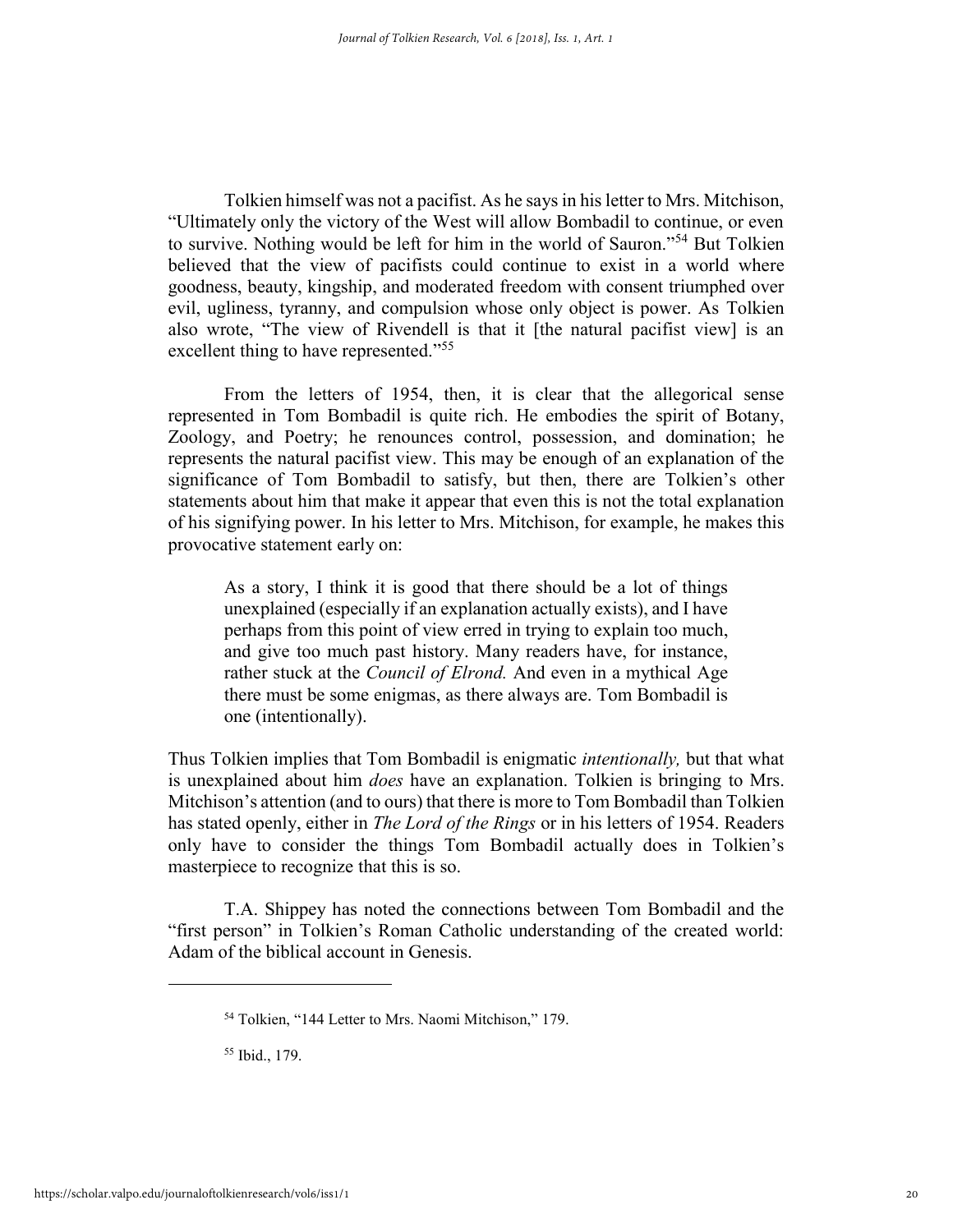Like Adam, also fatherless, 'whatsoever [he] called every living creature, that was the name thereof.' Unlike the descendants of Adam, he does not suffer from the curse of Babel; everybody understands his language by instinct ... Unlike even the oldest living creatures, he has no date of birth, but seems to have been there since before the Elves awoke, a part of Creation, an exhalation of the world.<sup>56</sup>

I agree with Shippey that Adam, specifically the *prelapsarian* Adam, influenced Tolkien's conception and representation of Tom Bombadil. For Tom looks like what a sinless Adam might look like, transplanted to Middle-earth: being a steward of creation, not its owner, and naming creatures, such as the hobbits' ponies, so that the names he gives are their names ever-after. Tom even appears to be made in the image of his Creator, for he sings, *imitatio Creatoris* (in imitation of the Creator) just as Eru Iluvatar sang and caused Arda to come into existence.

Later in the story, at the Council in Rivendell, Elrond says of Tom Bombadil "the power to defy our Enemy [Sauron] is not in him, unless such power is in the earth itself."<sup>57</sup> While some have read this as support for the idea that Tom is a nature-spirit or an earth-spirit, Elrond's analogy may actually relate more closely to the idea that Adam was made from the earth. In Genesis, his name, "Adam," is actually word-play on the Hebrew word *adamah,* which means "earth."

The good part of the Old Forest that Tom shares with Goldberry certainly has an Edenic quality. More than one scholar has remarked on parallels between Goldberry and Eve (and perhaps, by extension, Mary, who typologically relates to Eve in medieval scriptural interpretation, with which Tolkien was so familiar).<sup>58</sup> That Old Man Willow's part of the Old Forest is evil does not make Tom's home less like the perfect garden, for even into Eden, the serpent crept to deceive.

<sup>56</sup> T.A. Shippey, *The Road to Middle-earth, Revised and Expanded Edition* (Boston and New York: Houghton Mifflin Company, 2003), 121-22. Shippey is quoting Genesis 2:19 (King James Version).

<sup>57</sup> *FR,* 266.

<sup>58</sup> See Ann McCauley Basso, "Fair Lady Goldberry, Daughter of the River," *Mythlore: A Journal of J.R.R. Tolkien, C.S. Lewis, Charles Williams, and Mythopoeic Literature* 27:1, No. 1, Article 12, pp. 139-46. She says that Goldberry provides "an Eve figure who parallels the Mary figure of Galadriel."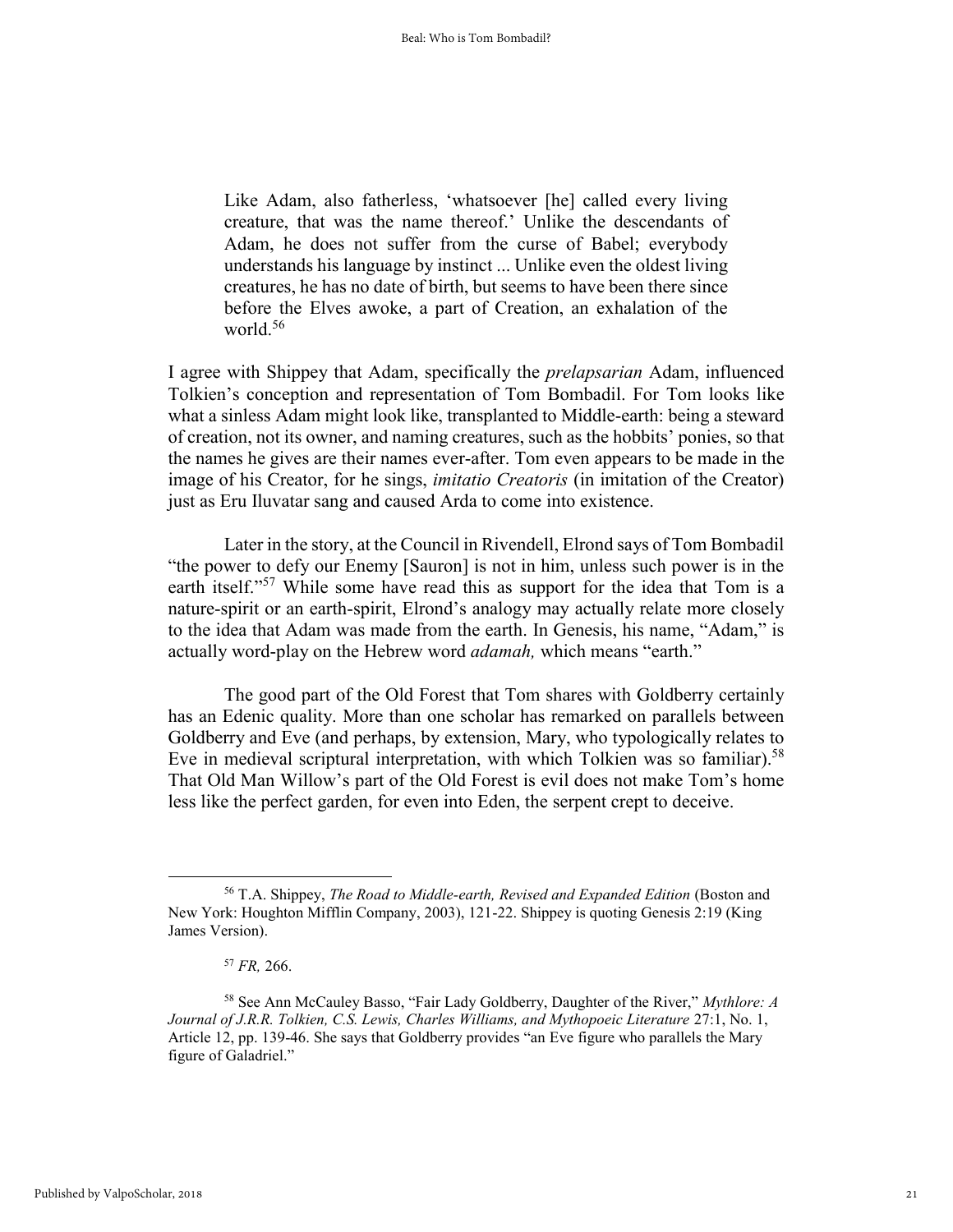Additional support for the parallel between Tom Bombadil and Adam may be found in *The Return of the Shadow,* the first book of *The History of the Lord of the Rings.* This book provides Tolkien's notes and early drafts of chapters of *The Fellowship of the Ring* with explanatory comments by Christopher Tolkien. The fifth, sixth, and seventh chapters in it concern Tom Bombadil. In the sixth, Tolkien calls Tom an "aborigine" multiple times. Tolkien writes, in a note sketching out his ideas for himself, that "Tom Bombadil is an aborigine – he knew the land before men, before hobbits, before Barrow-wights, yes, before the necromancer – before the elves came to this quarter of the world."<sup>59</sup> Then, in an early draft of a chapter, he has Tom saying, "I am an aborigine, that's what I am, the Aborigine of this land ... Tom remembers the first acorn and the first raindrop ..."<sup>60</sup> For readers today, the word "aborigine" may bring to mind native peoples, or "First Nations," but of course Tolkien is not referring to the indigenous tribes of the primary world.

Instead, Tolkien seems to be using the word in its etymological, Latin sense: *ab origine* or "from the beginning." However, preferring English to Latinate terms in *The Lord of the Rings* generally, he revised and used a synonym: "Eldest." In a comment on Tom's "aboriginal" claim to remember the first acorn and the first raindrop, Christopher Tolkien says, "These words are extremely surprising ... Tom Bombadil was 'there' during the Ages of the Stars, before Morgoth came back to Middle-earth after the destruction of the Trees ..."<sup>61</sup>

Yet supposing that the prelapsarian Adam provides a parallel for Tom Bombadil, the connection does not sufficiently explain all that Tom says or does in *The Lord of the Rings.* The things Tom does seem to relate to the study of natural realm of flora and fauna, certainly, but also to exceed it in the supernatural realm. His poetry may seem to be nonsense, but when sung to Old Man Willow or a Barrow-Wight, it also has very obvious spiritual power. While Tom Bombadil may renounce domination in the material world of Middle-earth, he exerts dominion in the spiritual world, particularly with respect to the Ring (which has no effect on him) and the Barrow-wights (whom he defeats). He may express pacifism, but he engages in spiritual warfare when it comes to the evil spirits who attack the hobbits. Indeed, after rescuing the hobbits the first time, he instructs them before he sends them on their way again to call on him if they need help. Frodo does this from

<sup>61</sup> Ibid., 121-22.

<sup>59</sup> J.R.R. Tolkien and Christopher Tolkien, *The Return of the Shadow: The History of The Lord of the Rings, Part I* (Boston and New York: Houghton Mifflin Company, 1998, 2000), 117.

<sup>60</sup> Ibid., 121.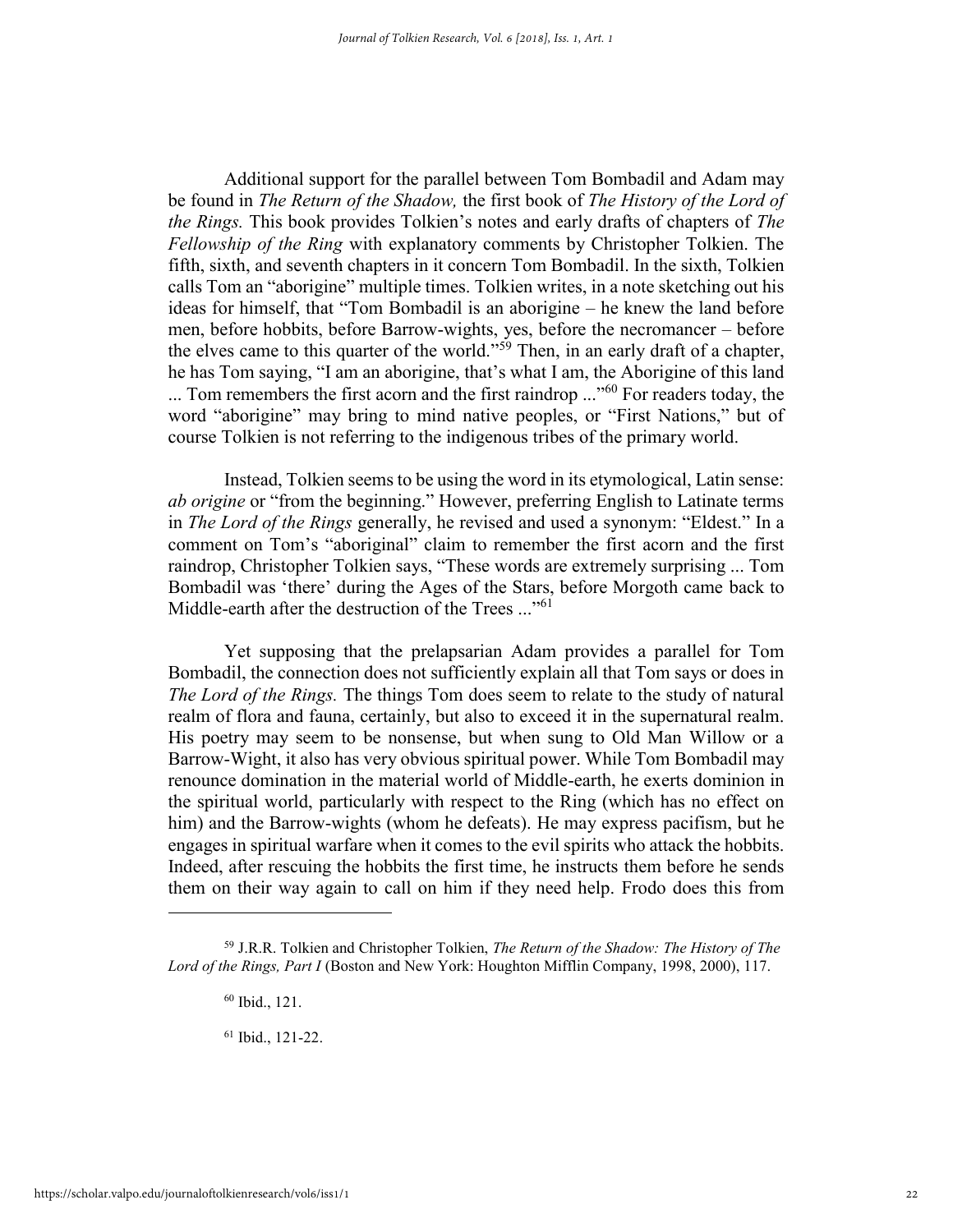within a barrow, as if he is praying a prayer, and Tom comes a second time and saves him and his friends from death. Depending on how the strange scene in the barrow is read, Tom may actually be *resurrecting* the hobbits from the dead.

In this respect, Tom Bombadil may be more like the Second Adam: Jesus. The connection between Adam and Jesus is established in the New Testament, and the Church Fathers elaborated upon the idea until it was a virtual commonplace in the Middle Ages.<sup>62</sup> It also appears to contribute to Tolkien's representation of Tom Bombadil. While Frodo, Aragorn, and Gandalf have all been called "Christ figures" in *The Lord of the Rings*, no one, to my knowledge, has considered the Christ-like role that Tom Bombadil fulfills in the story.<sup>63</sup> However, a closer investigation of the story shows that Tom Bombadil's song effects Frodo's salvation from death and his first healing from trauma, which makes possible the "clear light" that Gandalf, Sam, and Tolkien's readers see in Frodo later on.

Frodo actually arrives in the Old Forest already traumatized, not only from recent events – Gandalf's unexplained failure to arrive on time and the Ringwraiths' relentless pursuit across the Shire – but from a deep childhood wound: the drowning of his parents that left him an orphan. As a child, Frodo lost both of his parents in a boating accident. Readers learn of this at the beginning of *The Fellowship of the Ring* as part of rough-and-tumble gossip at *the Ivy Bush*, an inn on the Bywater road.

There the discussion is of the fact that Frodo is half-Baggins (respectable) and half-Brandybuck (less respectable or, rather, "queer"). Inhabitants of Hobbiton observe that Brandybucks live near the Old Forest and actually take boats on the

<sup>62</sup> See, for example, Romans 5 and 1 Cor. 15:22, 45. Paul does not actually use the phrase "Second Adam," but late antique and medieval writers come to understand Jesus as the "Second Adam" from Pauline thought – and they do use the phrase. For a short synthesis of other biblical passages connecting the first Adam to the second, Jesus, along with a brief overview of the theological concept, see Paul Ferguson, "Adam, the Second," in *Baker's Evangelical Dictionary of Biblical Theology*, ed. Walter A. Elwell (Ada, Mich.: Baker Books, 1997). Available at [https://www.biblestudytools.com/dictionaries/bakers-evangelical-dictionary/adam-the](https://www.biblestudytools.com/dictionaries/bakers-evangelical-dictionary/adam-the-second.html)[second.html.](https://www.biblestudytools.com/dictionaries/bakers-evangelical-dictionary/adam-the-second.html) For an academic discussion that considers the medieval context for this idea, see Alistair Minnis, *From Eden to Eternity: Creations of Paradise in the Later Middle Ages*  (Philadelphia, Penn.: University of Pennsylvania Press, 2015).

<sup>&</sup>lt;sup>63</sup> One blogger believes that Tolkien's Trinitarian conception of God is represented in Eru Iluvatar (God the Father), Gandalf, Frodo, and Aragorn (God the Son, Jesus, in his roles as prophet, priest, and king), and Tom Bombadil (God the Holy Spirit). See Jim Denny, "The Enigma of Tom Bombadil in *The Lord of the Rings*, Part II," [https://jimdenney.wordpress.com/2012/07/05/the-enigma-of-tom-bombadil-in-the-lord-of-the](https://jimdenney.wordpress.com/2012/07/05/the-enigma-of-tom-bombadil-in-the-lord-of-the-rings-part-2/)[rings-part-2/.](https://jimdenney.wordpress.com/2012/07/05/the-enigma-of-tom-bombadil-in-the-lord-of-the-rings-part-2/)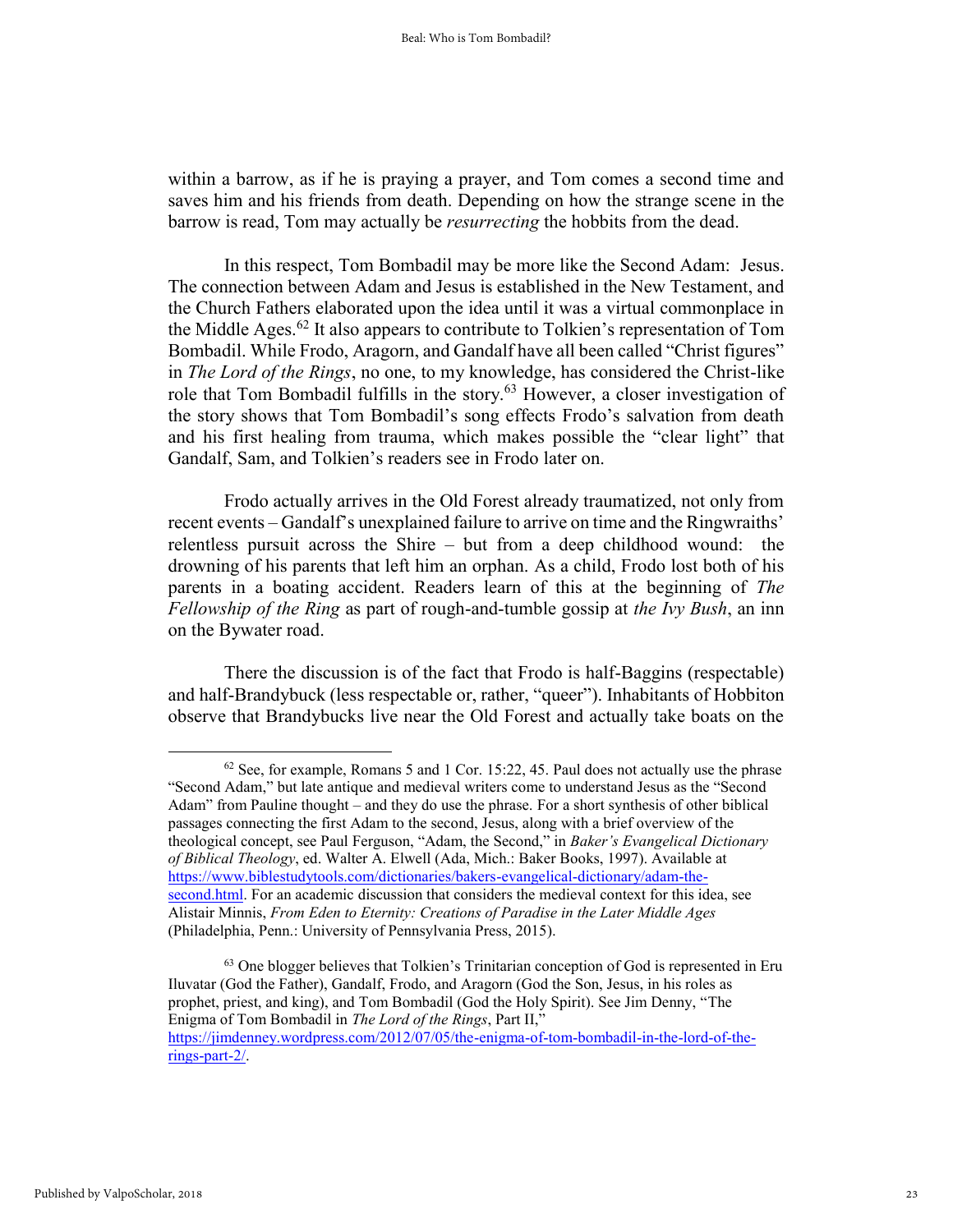Brandywine River. Ham Gamgee, "the Gaffer," offers his opinion of Frodo to the listeners, in such a way as to express both his approval and his sympathy for Frodo (which clearly not everyone in town shares). He says quite plainly that Frodo was "as nice a young hobbit as you could wish to meet ... After all his father was a Baggins."<sup>64</sup> He then alludes, provocatively, to the manner of Mr. Drogo Baggins' death: "he was drownded ... he went out *boating* on the Brandywine River, and he and his wife were drownded, and poor Mr. Frodo only a child and all."<sup>65</sup> Following this disclosure, with which all the listeners present were already familiar – "They had heard this and other darker rumours before, of course; but hobbits have a passion for family history, and they were ready to hear it again" – Sandyman the Miller suggests that the wife pushed the husband in, and he pulled her in after him. To this, the Gaffer retorts: "There isn't no call to go talking of pushing and pulling. Boats are quite enough for those that sit still without looking further for the cause of trouble." 66

Perhaps because these facts are introduced in the give-and-take of local gossip, and the listening hobbits at the *The Ivy Bush* are more entertained by Frodo's backstory than particularly empathetic to his childhood circumstances, Tolkien's readers may overlook just how serious a matter this is. Frodo experienced the death of both of his parents when he was a very young hobbit, due to a tragic accident: drowning in water. The Gaffer observes that, as a result, Frodo was "an orphan and stranded, as you might say, among those queer Bucklanders, being brought up anyhow in Brandy Hall. A regular warren ..."<sup>67</sup>

It is easy to be more engaged by the conflict between the Gaffer and the Sandyman, and more intrigued by their gossip, than the emotional reality behind it. The Gaffer, who defends Frodo, actually thinks his mother's entire side of the family is "queer" and compares his extended family's home to a rabbit warren. That Sandyman implies that Frodo's parents were in some sort of marital conflict when they drowned is even more distracting. The scene seems to be set to characterize the inhabitants of Hobbiton (as provincial) and reveal what at first may seem to be a mere plot device: the explanation of how Bilbo got his heir.

- <sup>64</sup> *FR,* 22.
- <sup>65</sup> *FR,* 22.
- <sup>66</sup> *FR,* 23.
- <sup>67</sup> *FR,* 23.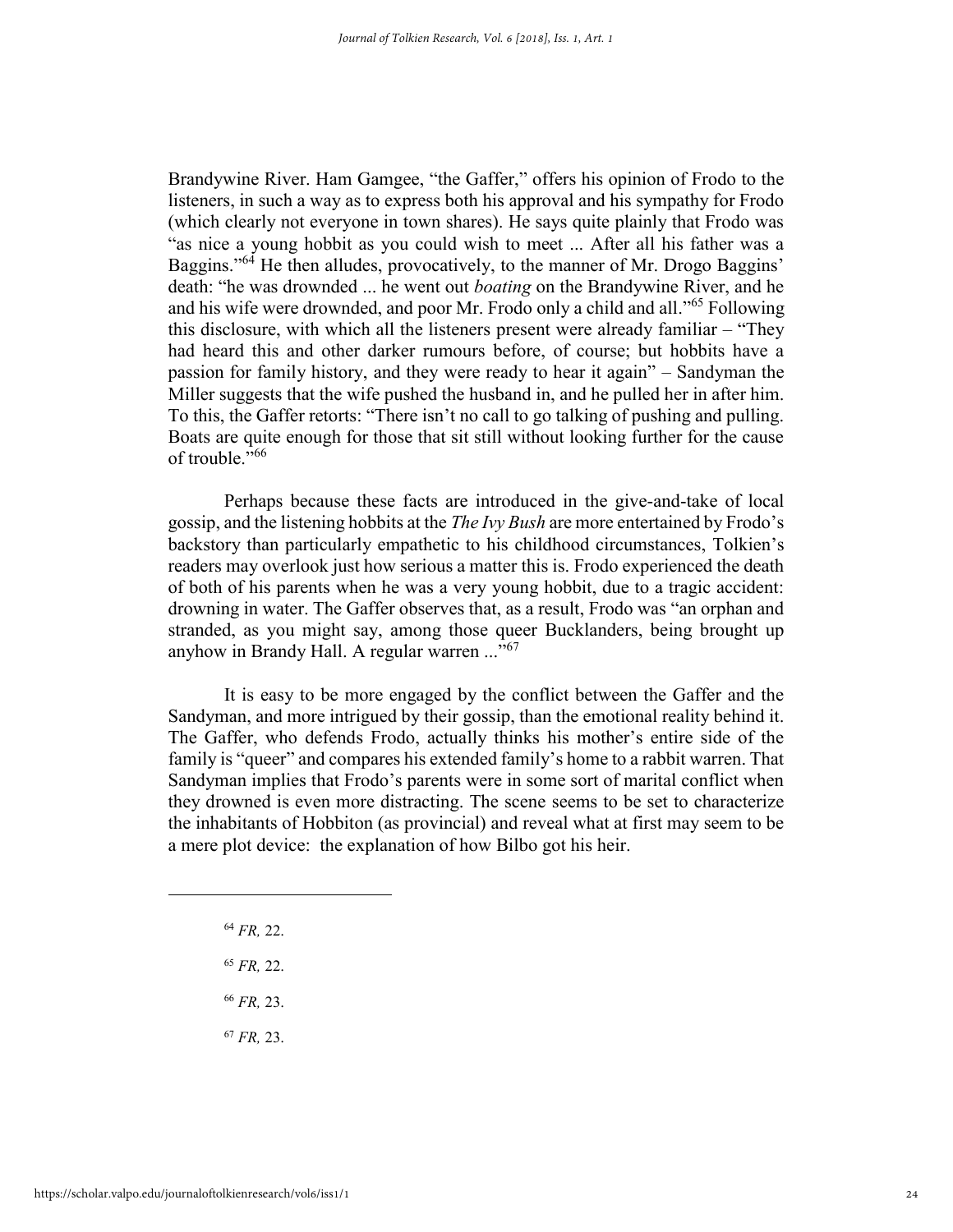Indeed, because Tolkien never gives us Frodo's memories or feelings about the loss of his parents – at least, not directly – and instead focuses our attention on his deep love for Bilbo, we can easily be swept up in the suspenseful story of *The Lord of the Rings* and fail to recognize that the traumatic loss of his parents would have affected Frodo profoundly. For Tolkien himself shared something in common with Frodo: both were orphans who lost their parents at a young age. Tolkien's father died in South Africa of fever when Tolkien was only three years old, shortly after Tolkien, his mother, and his brother took a long trip over the Atlantic Ocean on a ship from Africa to England. When he was only twelve years old, Tolkien's mother died of complications of diabetes. He and his brother were entrusted to the care of a guardian, Father Francis Morgan, but for various reasons, they were shuffled between relations, boarding houses, and schools until they entered college.<sup>68</sup> Tolkien's letters make clear how painful to him was the loss of his parents, especially the loss of his mother.<sup>69</sup> So when Tolkien made Frodo an orphan, about whom the Hobbiton locals gossip at a Bywater pub, it was not because he was unaware of what being an orphan, "stranded," felt like to the orphan himself.

Although Tolkien does not give to readers Frodo's own account of the loss of his parents or its effects on him, he does create a motif in *The Lord of the Rings*  that, when traced back and followed forward, implies the deep emotional impact of Frodo's primal loss: the 'drowning' motif.<sup>70</sup> For Frodo himself is nearly drowned in the Withywindle by tree roots like "gnarled dragonets." Fortunately, Frodo is physically rescued by Samwise. But later, when Frodo experiences a supernatural kind of near-drowning in his encounter with the Barrow-wight, Tom Bombadil rescues him, physically *and* spiritually:

There was a loud rumbling sound, as of stones rolling and falling, and suddenly light streamed in, real light, the plain light of day. A low door-like opening appeared at the end of the chamber beyond

 $69$  See, for example, Tolkien, "250 Letter to Michael Tolkien (1 November 1963)," esp. page 340.

 $70$  Tolkien may have had a fear of drowning, evident from what he called his "Atlantis" complex" or his "Atlantis-haunting": a dream he had repeatedly of a towering wave. "This legend or myth or dim memory of some ancient history has always troubled me. In sleep, I had the dreadful dream of the ineluctable Wave, either coming out of the quiet sea, or coming in towering over the green inlands. It still occurs occasionally, though now exorcized by writing about it. It always ends by surrender, and I awake gasping out of deep water." ("257 To Christopher Bretherton (16 July 1964], p. 347). Tolkien later learned that his son, Michael, also had this dream, and Tolkien believed that his son had inherited this dream from him. See "163 Letter to W.H. Auden (7 June 1955)." Tolkien gives this dream to Faramir in *The Lord of the Rings.* 

<sup>68</sup> Humphrey, *J.R.R. Tolkien: A Biography,* chap. 1 and 2.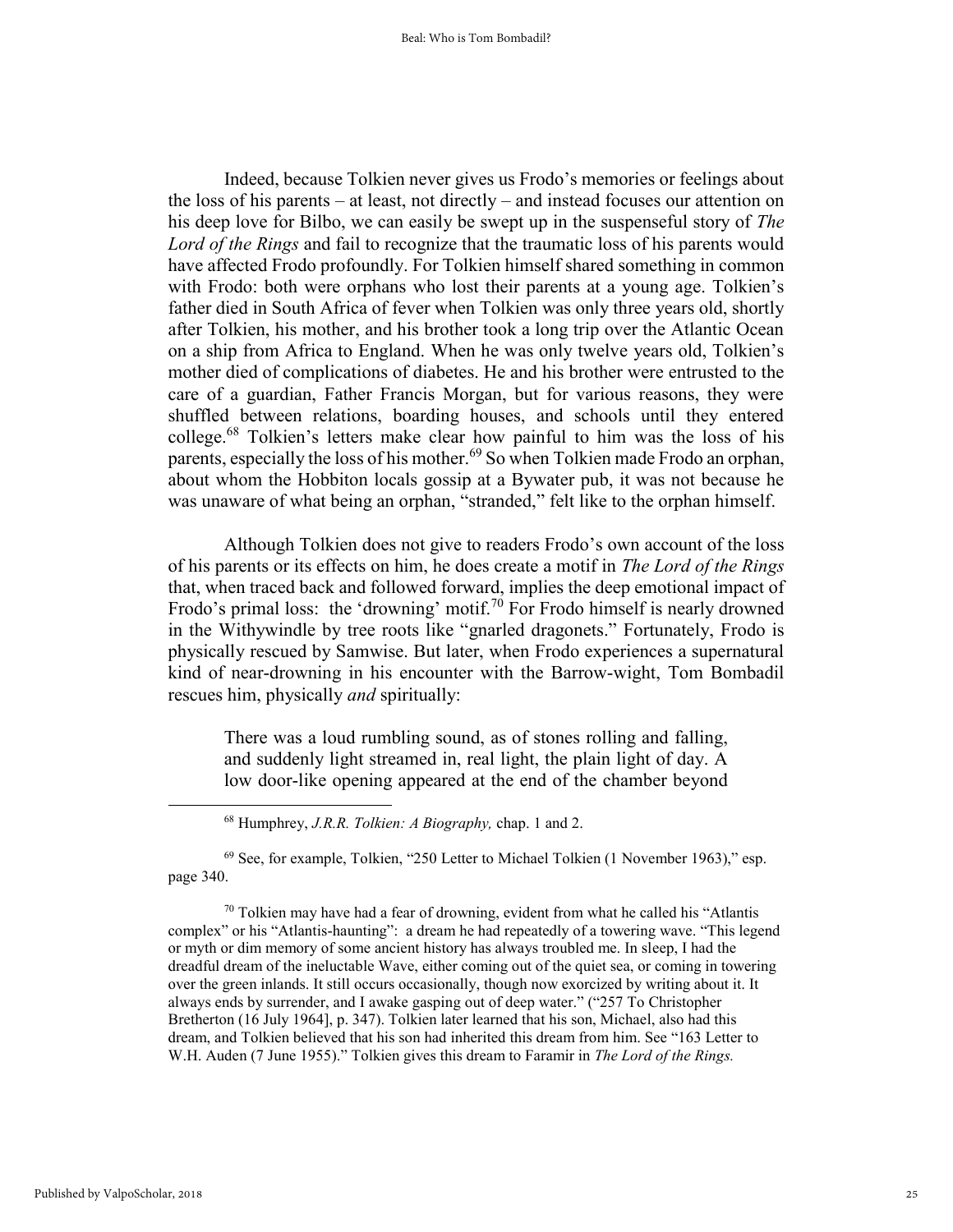Frodo's feet; and there was Tom's head (hat, feather, and all) framed against the light of the sun rising red behind him. The light fell upon the floor and upon the faces of the three hobbits lying beside Frodo. They did not stir, but the sickly hue had left them. They looked now as if they were only very deeply asleep. Tom stooped, removed his hat, and came into the dark chamber, singing: "*Get out, you old Wight! Vanish in the sunlight! ..."*<sup>71</sup>

Tom Bombadil enters the barrow where Frodo has been entombed – where his friends lie with a sword against their necks and a bodiless hand, weirdly animated, has been approaching Frodo to attack him – and light streams into Frodo's darkness. Tom casts out the evil spirit, and Frodo and his friends are freed – indeed, they are resurrected. By the virtue of Tom's song, they experience salvation from death. Then Tom says to them, because they are worried about their original clothes, which were taken and replaced with grave-clothes in the barrow:

"You've found yourselves again, out of the deep water. Clothes are but a little loss, if you escape from drowning. Be glad, my merry friends, and let the sunlight heat now heart and limb! Cast off these cold rags! Run naked on the grass while Tom goes a-hunting!"<sup>72</sup>

Tom Bombadil specifically characterizes the experience of the hobbits in the barrow as a *drowning* experience. For Frodo in particular, this is highly significant, connecting as it does to his original childhood wound, the primal loss of his parents. In response to Tom Bombadil's declaration of freedom and permission to cast off their grave-clothes, they do so, running naked and unashamed over the grass: an Edenic moment. It is as if they have been baptized in death, resurrected to life, and restored to a state of innocence. The light with which Tom Bombadil entered the tomb enlightens them. Tom's role is Christ-like: his entrance into the barrow where the hobbits are held captive is figured like the Harrowing of Hell.<sup>73</sup>

<sup>71</sup> *FR*, 142.

<sup>72</sup> *FR,* 143. Tom's hunting succeeds: he brings back swords for the hobbits. His role in arming the four friends for the literal and spiritual battles that lie ahead is certainly significant. Denny has suggested that the swords correlate to the "sword of the Spirit." See Ephesians 6:10-18.

 $73$  The Gospel of Nicodemus is a primary source for medieval conceptualizations of the Harrowing of Hell. NB: Tom Bombadil's ability to exorcise an evil spirit can also be compared to Jesus casting out Legion. See Matthew 8, Mark 5, and Luke 8.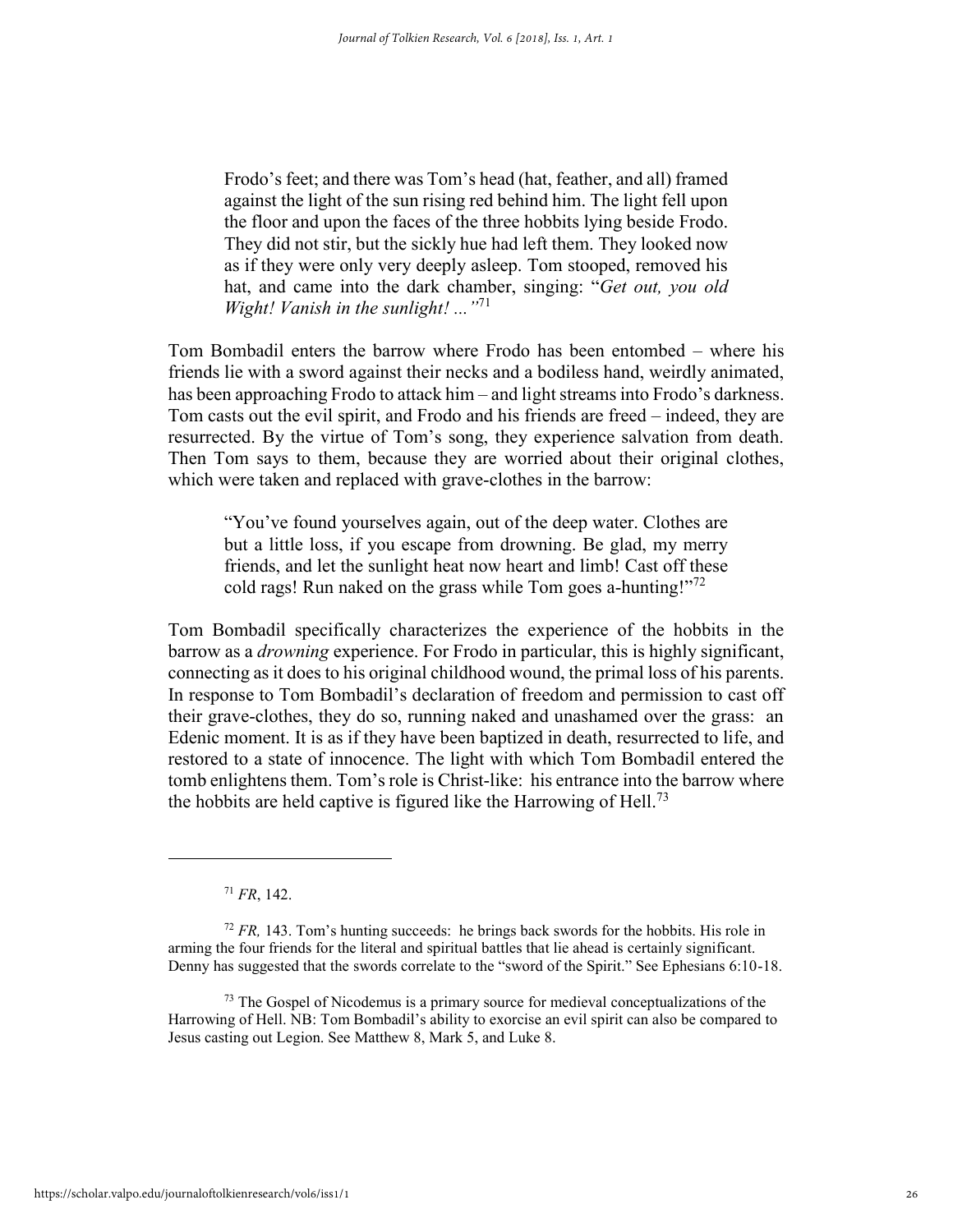Psychologically, the symbolism of this scene clearly suggests that Frodo is receiving healing from trauma. It is the healing he experiences at this stage of his journey that strengthens him so that he can endure subsequent traumatic events on his quest to destroy the Ring. Here, with Tom Bombadil, light surrounds him and becomes a part of him. Later, Gandalf and Sam see that light shining through Frodo. So do Tolkien's readers.

## **Conclusions**

Much more could be said about the parallels between Tom Bombadil and Christ – Tom tells parables of good and evil, with references to "sheep";  $74$  he tells the hobbits of "one with a star on his brow";<sup>75</sup> he is wedded to a golden lady who receives white lilies from him, who appears enthroned when the hobbits first see her (which relates, in terms of medieval iconography and allegoresis, to the bridal imagery that unites Jesus and Mary).<sup>76</sup> Even his name may be a suggestive: "Tom," short for "Thomas," means "twin," which suggests that Tom is the twin of someone else. There are, obviously, limits to the comparison between Tom and Jesus. Yet perhaps the most important aspects of Tom's character are those which bring about Frodo's transformation. Tom comes to Frodo when Frodo first prays for help in the face of Old Man Willow's threat; he saves Frodo from death, darkness, and "drowning" by the light he brings into the grave and the song he sings that banishes the barrow-wight. It seems that, from this moment on, light is sparked in Frodo, a light made possible by his healing from trauma, which later becomes a "clear light" visible to those who love him.

So the questions with which this essay began – how does Frodo become transparent, and why, and what is the nature of the light that fills him? – have some powerful answers. Frodo's transparency comes about in moments of rest and

 $74$  Tom Bombadil's great storytelling on a rainy day is recalled in chapter 7, "In the House of Tom Bombadil," *FR,* 129-131. Sheep are referred to twice: "Sheep were bleating in flocks ... Sheep walked for a while biting the grass, but soon the hills were empty again."

<sup>75</sup> *FR,* 145. This phrase alludes to Eärendil and the Silmaril bound on his brow that becomes the Morning Star in the heavens above Middle-earth.

<sup>76</sup> Many different kinds of medieval pictures of Mary depict her with a golden halo, signifying her holiness. In Annunciation scenes, Gabriel presents her with trumpet lilies, which are different in appearance from water-lilies, but both are white and so symbolic of purity. Numerous extant medieval pictures depict Mary enthroned, most often with the Christ-child in her arms or at her breast. Medieval iconography is enriched by medieval allegoresis: a tradition of interpreting the relationship between Jesus and Mary in terms of the relationship between lover and beloved ('hortus conclusus') in the Song of Songs.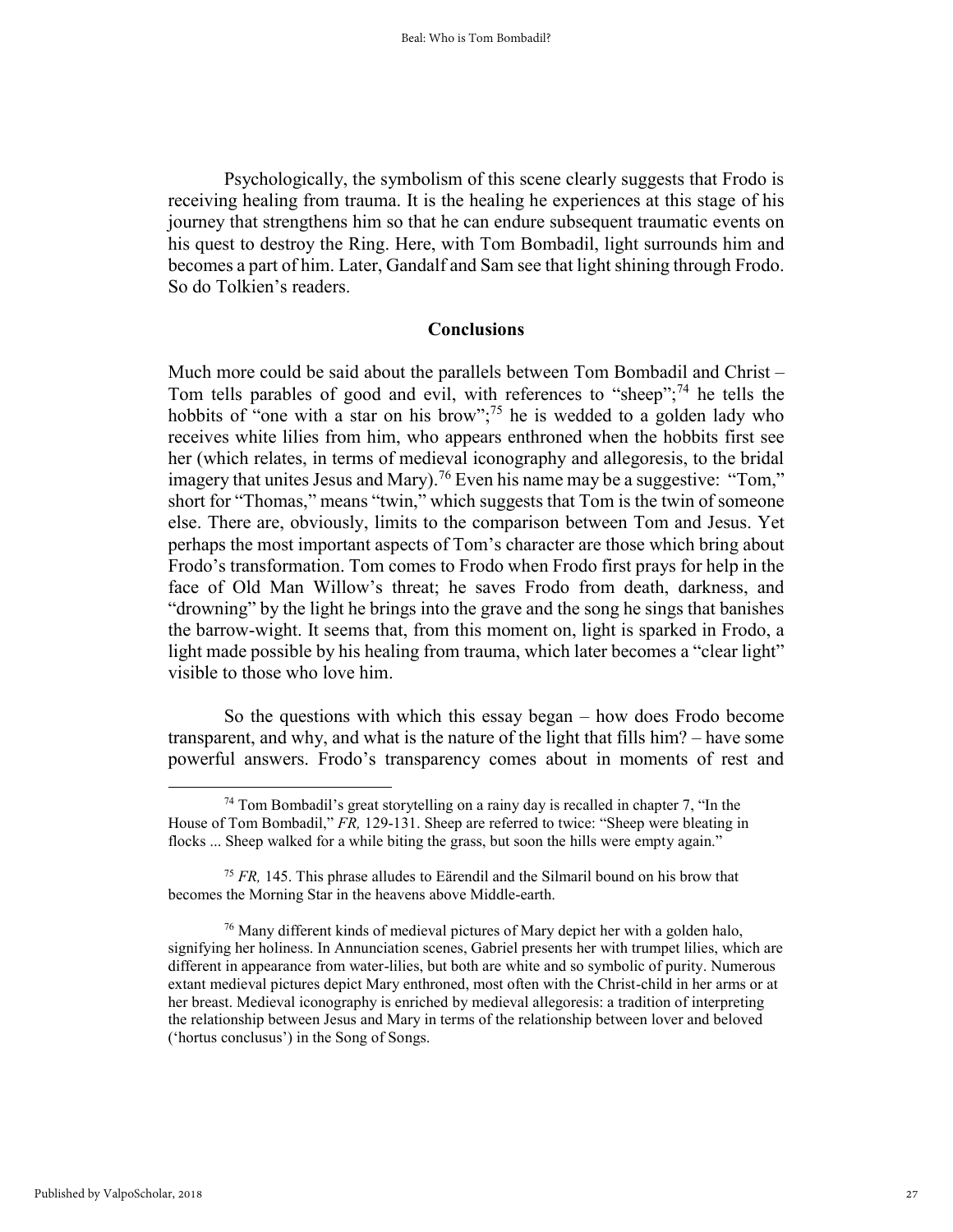healing after trauma, and the nature of the light that fills him relates to the virtues of his character in the face of ongoing suffering: love, self-sacrifice, humility, perseverance. Symbolically, the "clear light" within him is related to the light caught in the Phial of Galadriel, which comes from the Eärendil's Silmaril set in the heavens above Middle-earth, which is called the Morning Star. The Morning Star is another name for Jesus in the New Testament. Thus, the light in Frodo seems to be, on a symbolic level, the Christ-light.

The questions with which this essay continued – who is Tom Bombadil, and what does he have to do with the light inside of Frodo? – have answers that are similarly powerful and, indeed, intriguing. The mystery of Tom Bombadil's identity is long standing, and an easy resolution to the mystery is not readily found. However, review of all that Tolkien said (and others have said) about Tom suggests that, as a character, he can and should be interpreted at more than one level of meaning.

By thinking in terms of the four levels of meaning found in medieval scriptural exegesis and literary interpretation, it is possible to consider Tom Bombadil literally, as a wooden doll that belonged to Michael Tolkien in the created world and as "Eldest" in the sub-created world; allegorically, as the spirit of the vanishing English countryside in the created world and a figure of the study of Zoology, Botany, and Poetry in the sub-created world, parallel to the first, prelapsarian Adam. Morally, Tom Bombadil is a storyteller, representative of J.R.R. Tolkien, the author himself. This parallel is further strengthened by Tolkien's note: "Tom Bombadil rescues them from Willow Man. He says it was lucky he came that way – he had gone to the water-lily pool for some white waterlilies for Goldberry (my wife)."<sup>77</sup> If Goldberry represents Tolkien's wife, Edith, it stands to reason that, at some level, Tom Bombadil represents Tolkien. It is not insignificant that "Tom" means "twin," and indeed Tom can be seen as Tolkien's "twin" within the world of Middle-earth. Anagogically, Tom Bombadil is also a figure of the second Adam, Jesus.

As we have seen in this essay, Tom Bombadil has qualities that relate to both the first Adam and the second Adam, Jesus. In saving Frodo from the barrowwight, Tom Bombadil has a Christ-like role in Frodo's healing from trauma, especially the trauma caused by his original childhood wound, the primal loss of his parents, who drowned in a tragic accident. Frodo's healing in the Old Forest gives him the strength to continue his quest to destroy the Ring and endure the suffering caused by the new traumas of knife, sting, tooth, and a long burden.

<sup>77</sup> Tolkien, *The Return of the Shadow,* 117.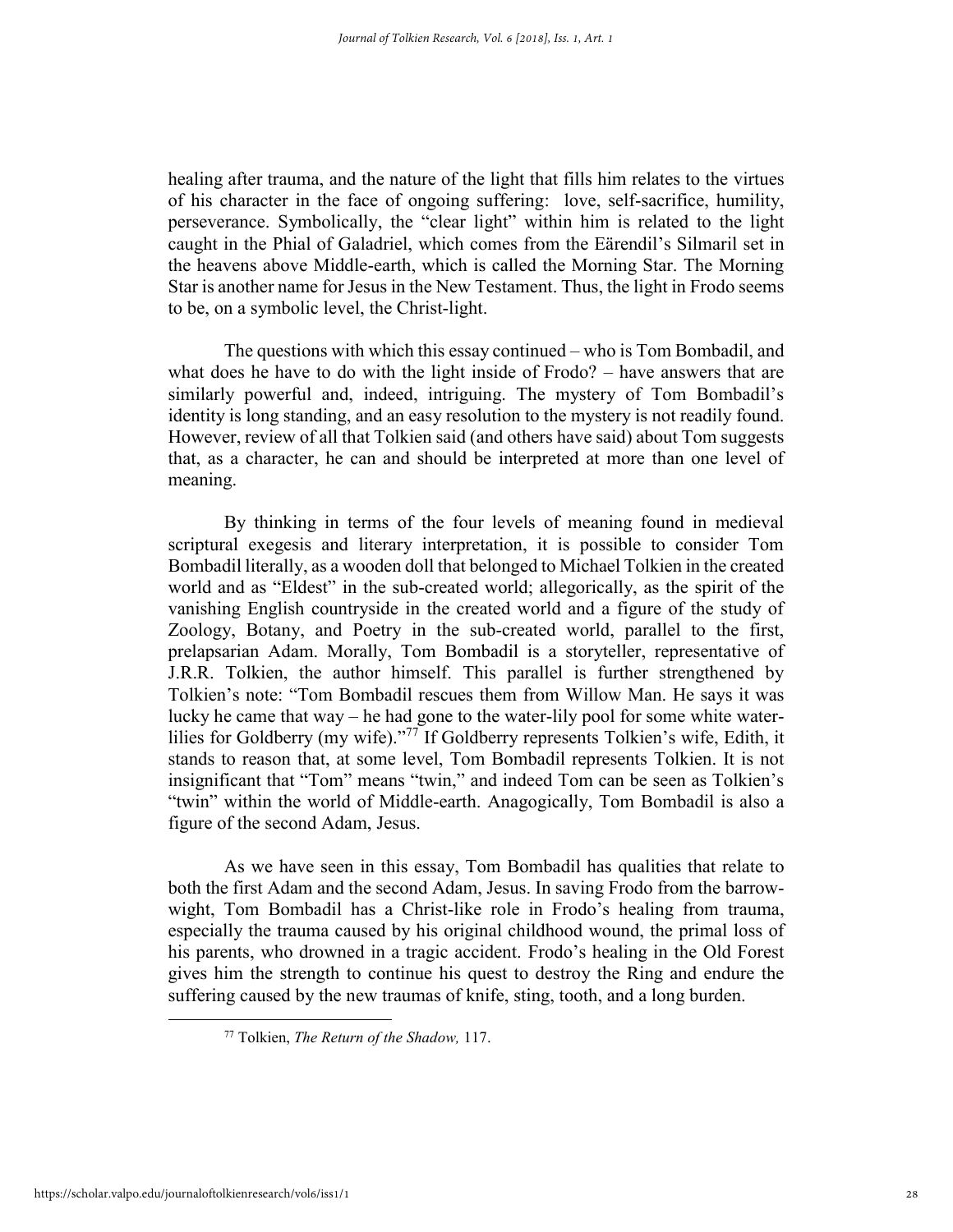Tolkien's portrayal of Frodo's trauma has been tied to Tolkien's own experiences in World War I, and certainly, these were influential.<sup>78</sup> Tolkien was also orphaned at a young age as was Frodo. But Frodo also may represent – indirectly, yet poignantly – Tolkien's son, Michael, a veteran of World War II who suffered post-traumatic stress disorder.<sup>79</sup> In this connection, it is not insignificant that the original inspiration for the character of Tom Bombadil came from a wooden doll that belonged to Michael. Gandalf's paternal contemplation of Frodo in Rivendell, and Tolkien's portrayal of Frodo's prophetic dream in the house of Tom Bombadil, fulfilled at the end of *The Lord of the Rings* as Frodo approaches Valinor, may suggest Tolkien's hope for his son's healing before death.

Recognizing that Gandalf's original observation of the "clear light" in Frodo came from Tolkien's reading of lines from the Old English poem called *Christ III* gives readers further insight. In the original context of the poem, that light shines within those people who are rising from the dead to the Last Judgement. Frodo, too, experiences a kind of resurrection when Tom Bombadil saves him from the death, darkness, and spiritual "drowning" in the barrow. Later, when Frodo fails to destroy the Ring in the fires of Mount Doom, his author's judgement of him is not that he is a *moral* failure, however much Frodo may later feel that he is.<sup>80</sup> In Frodo, Tolkien presents a compassionate and realistic picture of a type of Everyman (or Christian), who tries to do what is right, is overburdened by trauma, and cannot accomplish what he set out to do, but is shown Mercy by Providence, so that, ultimately, and without requiring Frodo's perfection, the Quest is achieved.

<sup>80</sup> Tolkien, "246 From a Letter to Mrs. Eileen Elgar," 326.

<sup>78</sup> See Livingston, "The Shell-Shocked Hobbit."

<sup>79</sup> "Two brief passages in Tolkien's published *Letters* referred to circumstance even more directly connected to Tolkien's own life. In a letter written to Sir Stanley Unwin on 29 June 1944, barely two months after VE Day, mentions that Tolkien's "son, a much-damaged soldier [is] ... trying to ... recover a shadow of his old health." This comment is annotated in the editor's note #2 to letter 74, which gives the further information that Michael Tolkien [Tolkien's second son] had been judged unfit for further military service as a result of 'severe shock to the nervous system due to prolonged exposure to enemy action.'" The extent of Tolkien's grief, after coming through his own war, at seeing the effects of a second war on his son can only be imagined. His portrait of the heroic, failed, irrevocably damaged Frodo may be part oblique allusion, part oblique tribute to this other 'much-damaged' soldier" (Flieger, "The Body in Question," 18). I would only modify Flieger's conclusion here to note that Tolkien indicates his hope for Frodo's healing before death, and given his Christian world-view, Tolkien certainly believed that both Frodo and Michael would experience healing after death.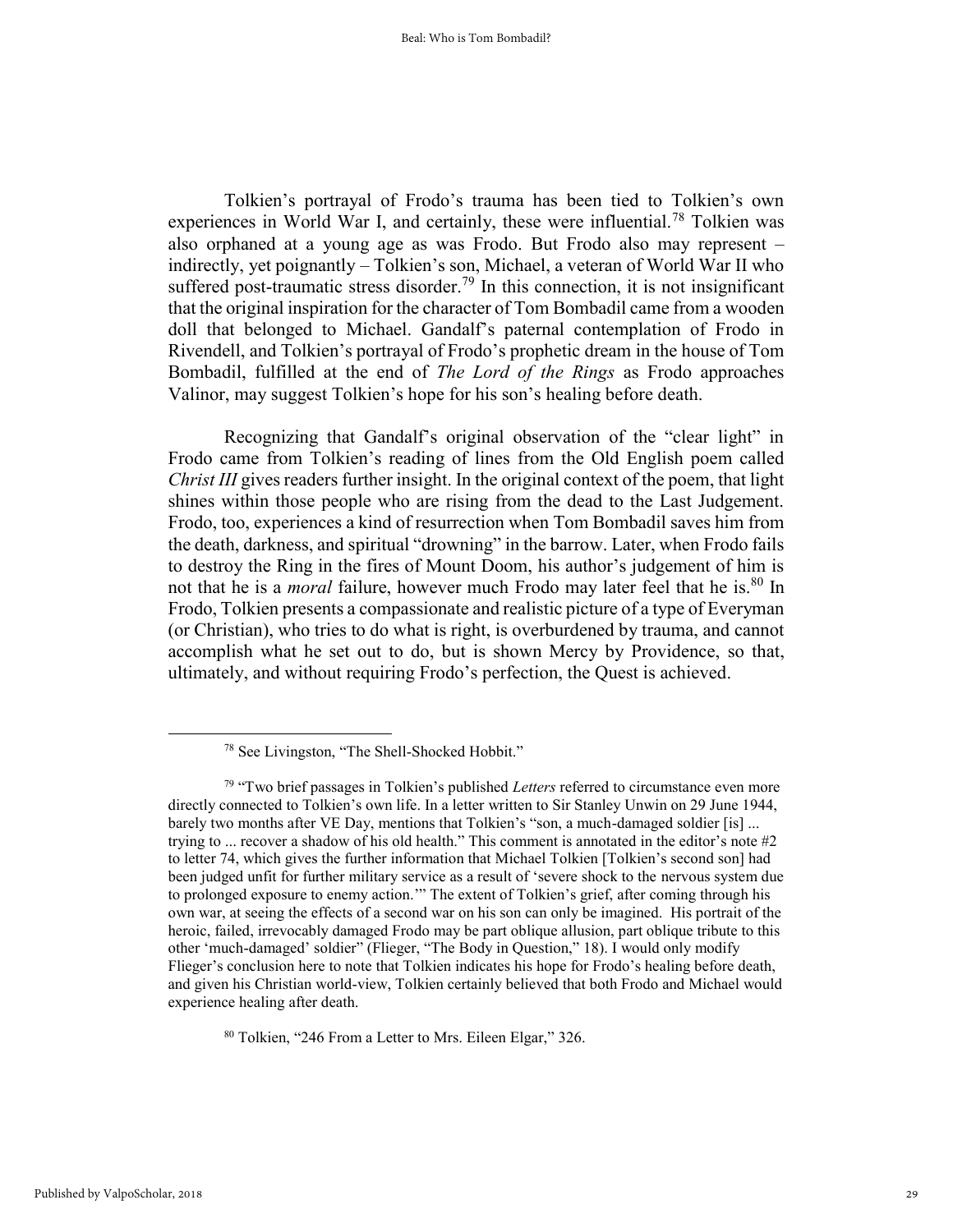**Jane Beal, PhD** is an associate professor of English at the University of La Verne in southern California. She has written *The Signifying Power of Pearl: Medieval Literary and Cultural Contexts for the Transformation of Genre* (Routledge, 2017), edited *Pearl: A Middle English Edition and Modern English Translation*  (Broadview, forthcoming), and co-edited *Approaches to Teaching the Middle English Pearl* (MLA, 2017). She also has written *John Trevisa and the English Polychronicon* (ACMRS/Brepols, 2012) and co-edited *Translating the Past: Essays on Medieval Literature in Honor of Marijane Osborn* (ACMRS, 2012). Her edited volumes on the reception of major religious figures in the Middle Ages appear in Brill's Commentaria series: *Illuminating Moses* (2014), *Illuminating Jesus* (forthcoming), and *Illuminating Mohammed* (in progress). Her literary interpretations of the mythology of J.R.R. Tolkien appear in *The Journal of Tolkien Research, Mallorn: The Journal of the Tolkien Society, The Once and Future Classroom, This Rough Magic,* and *The J.R.R. Tolkien Encyclopedia.* She also writes poetry, fiction, and creative non-fiction. To learn more about her and her work, please visit [http://sanctuarypoet.net.](http://sanctuarypoet.net/)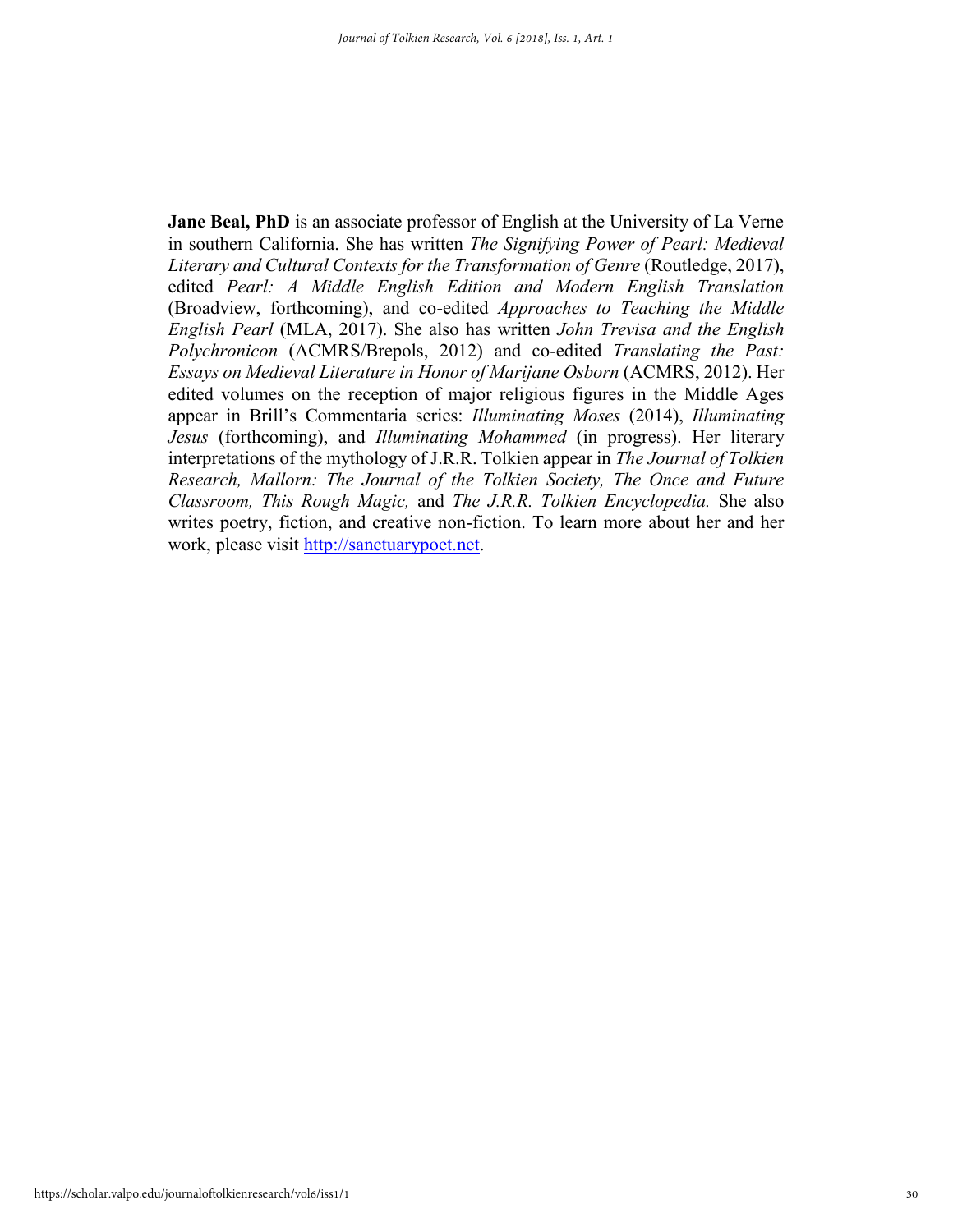## **References**

Basso, Ann McCauley, "Fair Lady Goldberry, Daughter of the River," *Mytholore*  27 (2008): No. 1, Article 12, pp. 139-46.

Beal, Jane, "Orphic Powers in J.R.R. Tolkien's Legend of Beren and Lúthien," *The Journal of Tolkien Research* Vol. 1 (2014): Iss. 1, Art. 1, pp. 1-25, esp. p. 24. Available at [https://scholar.valpo.edu/journaloftolkienresearch/vol1/iss1/1.](https://scholar.valpo.edu/journaloftolkienresearch/vol1/iss1/1)

-----, "Why is Bilbo Baggins Invisible? The Hidden War in *The Hobbit*," *The Journal of Tolkien Research* Vol. 2 (2015): Iss. 1, Art. 8, pp. 1-28. Available at: [https://scholar.valpo.edu/journaloftolkienresearch/vol2/iss1/8.](https://scholar.valpo.edu/journaloftolkienresearch/vol2/iss1/8)

-----, "Tolkien, Eucatastrophe, and the Re-Creation of Medieval Legend," *The Journal of Tolkien Research* 4 (2017): Iss. 1, Art. 8, pp. 1-18, esp. pp. 5-10. Available at [https://scholar.valpo.edu/journaloftolkienresearch/vol4/iss1/8/.](https://scholar.valpo.edu/journaloftolkienresearch/vol4/iss1/8/)

"Bickling Homily 10," in Richard Morris, *Bickling Homilies* (London: N. Trübner, 1880).

Bowers, John, "Tolkien's Goldberry and *The Maid of the Moor*," *Tolkien Studies*  8 (2011): 23-36.

Campbell, Liam, "The Enigmatic Mr. Bombadil: Tom Bombadil's Role as a Representation of Nature in *The Lord of the Rings*," in *Middle-earth and Beyond: Essays on the World of J.R.R. Tolkien*, ed. Kathleen Dubs and Janka Kascakova (Newcastle: Cambridge Scholars, 2010), 41-65.

Carpenter, Humphrey, *J.R.R. Tolkien: A Biography* (Boston and New York: Houghton Mifflin Company, 1977; rev. and rpt. 2000)*.*

Cleaver, Emily, "The Fascinating, Regal History Behind Britain's Swans," *Smithsonian.com* (31 July 2017). Available at [https://www.smithsonianmag.com/history/fascinating-history-british-thrones](https://www.smithsonianmag.com/history/fascinating-history-british-thrones-swans-180964249)[swans-180964249.](https://www.smithsonianmag.com/history/fascinating-history-british-thrones-swans-180964249) Accessed 18 June 2018.

Croft, Janet Brannan, *War and the Works of J.R.R. Tolkien* (Westport, Conn.: Praeger Publishers, 2004).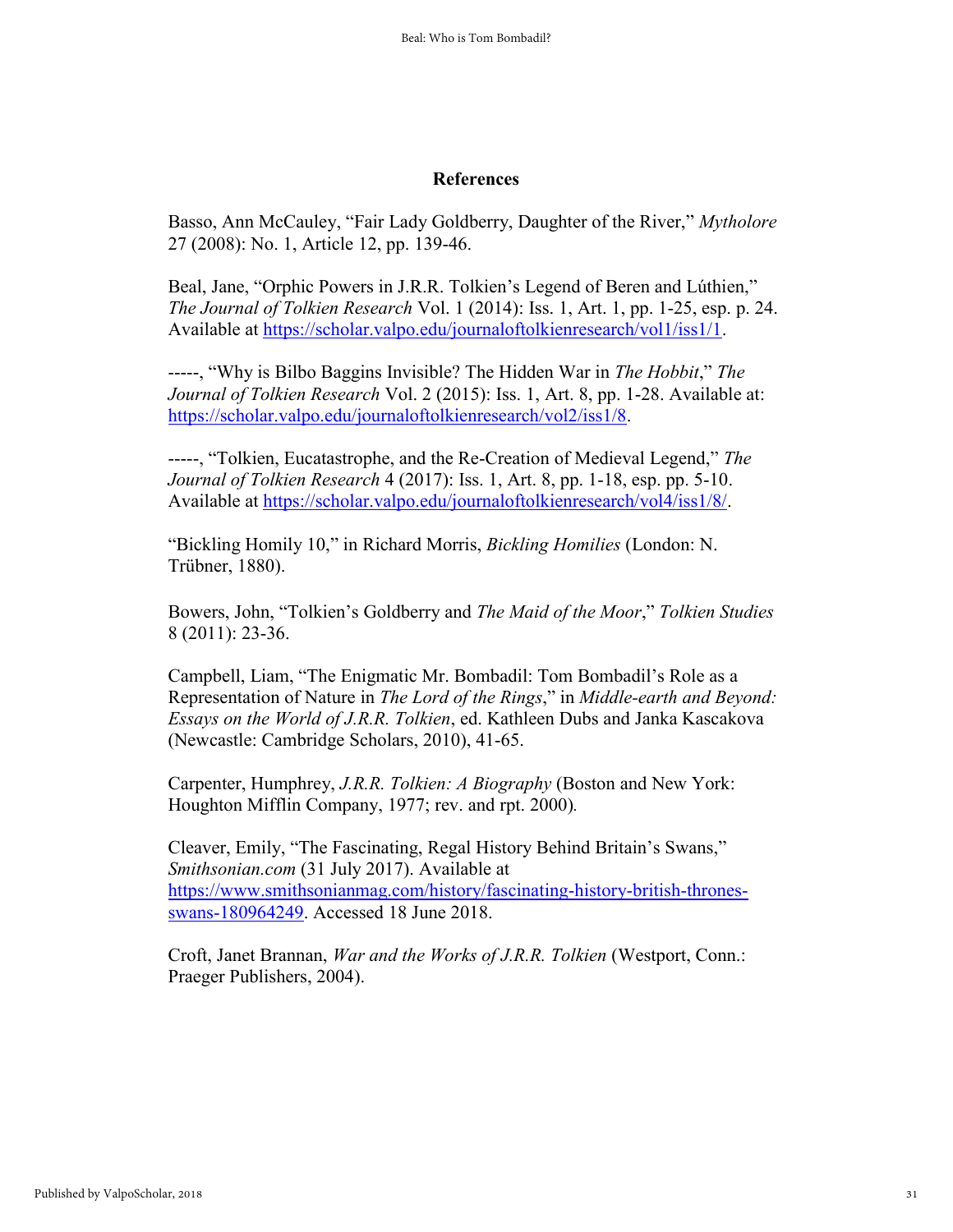Denny, Jim, "The Enigma of Tom Bombadil in *The Lord of the Rings*, Part II," [https://jimdenney.wordpress.com/2012/07/05/the-enigma-of-tom-bombadil-in](https://jimdenney.wordpress.com/2012/07/05/the-enigma-of-tom-bombadil-in-the-lord-of-the-rings-part-2/)[the-lord-of-the-rings-part-2/.](https://jimdenney.wordpress.com/2012/07/05/the-enigma-of-tom-bombadil-in-the-lord-of-the-rings-part-2/) Accessed 18 June 2018.

Ferguson, Paul, "Adam, the Second," in *Baker's Evangelical Dictionary of Biblical Theology*, ed. Walter A. Elwell (Ada, Mich.: Baker Books, 1997). Available at [https://www.biblestudytools.com/dictionaries/bakers-evangelical](https://www.biblestudytools.com/dictionaries/bakers-evangelical-dictionary/adam-the-second.html)[dictionary/adam-the-second.html.](https://www.biblestudytools.com/dictionaries/bakers-evangelical-dictionary/adam-the-second.html) Accessed 18 June 2018.

Flieger, Verlyn, *Splintered Light: Logos and Language in Tolkien's World* (Kent and London: The Kent State University Press, 2002).

-----, "The Body in Question: The Unhealed Wounds of Frodo Baggins," in *The Body in Tolkien's* Legendarium: Essays on Middle-earth Corporeality, ed. Christopher Vaccaro (Jefferson, NC: McFarland & Co., 2013), 12-19.

Foster, Robert, *Tolkien's World from A to Z: The Complete Reference Guide to Middle-earth* (New York, NY: Del Rey / Ballantine, 1978).

Garth, John, *Tolkien and the Great War: The Threshold of Middle-earth* (Boston, Mass. and New York, N.Y.: Houghton Mifflin Company, 2003).

Gay, David Elton,"J.R.R. Tolkien and the *Kalevala*: Some Thoughts on the Finnish Origins of Tom Bombadil and Treebeard," in *Tolkien and the Invention of Myth*, ed. Jane Chance (Lexington: University Press of Kentucky, 2004), 295-304.

Hargrove, Gene, "Who is Tom Bombadil?" *Mythlore* 13 (1986): 20-24.

Kisor, Yvette, "Incorporeality and Transformation in *The Lord of the Rings*," in *The Body in Tolkien's* Legendarium: Essays on Middle-earth Corporeality, ed. Christopher Vaccaro (Jefferson, NC: McFarland & Co., 2013), 20-38.

Krapp, George, Philip Dobbie, and Elliot Van Kirk, eds., *Christ III* (New York, NY: Columbia University Press, 1936) or online at: [http://www.apocalyptic](http://www.apocalyptic-theories.com/literature/christiii/oechristiiie.html)[theories.com/literature/christiii/oechristiiie.html.](http://www.apocalyptic-theories.com/literature/christiii/oechristiiie.html)

Lewis, Paul W., "Beorn and Tom Bombadil: A Tale of Two Heroes," *Mythlore* 25 (Spring/Summer 2007): 145-60.

Livingston, Michael, "The Shell-Shocked Hobbit: The First World War and Tolkien's Trauma of the Ring," *Mythlore* 25 (2006): 77-92.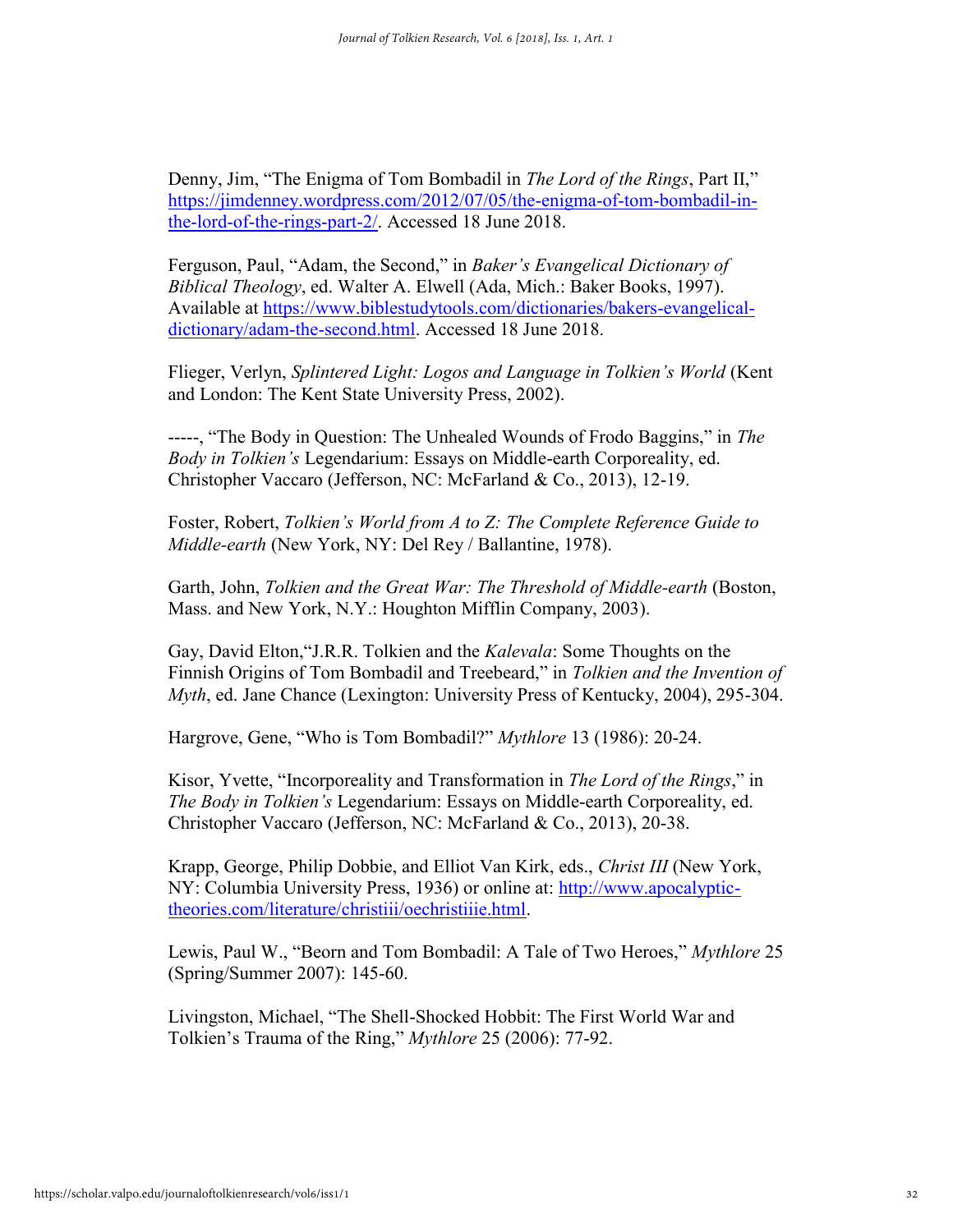Metzler, Irina, "Tolkien and Disability: The Narrative Function of Disabled Characters in Middle-earth," *Death and Immortality in Middle-earth: Proceedings of the Tolkien Society Seminary 2016, ed. Daniel Helen (Edinburgh:* Luna Press Publishing, 2017), 57-77.

Minnis, Alastair, *From Eden to Eternity: Creations of Paradise in the Later Middle Ages* (Philadelphia, PA: University of Pennsylvania Press, 2015).

Noad, Charles E., "The Natures of Tom Bombadil: A Summary," in *Leaves from the Tree: J.R.R. Tolkien's Shorter Fiction* (London: The Tolkien Society, 1991), 79-88.

Noetzel, Justin T., "Beorn and Bombadil: Mythology, Place, and Landscape," in *The Hobbit and Tolkien's Mythology: Essays on Revisions and Influences*  (Jefferson, NC: McFarland, 2014), 161-81.

Ranger from the North, "Who is Tom Bombadil? Answering the Mystery of who Tom Bombadil is: The Incarnated Spirit of the Music of the Ainur," posted in January 2013. Available at [http://whoistombombadil.blogspot.com/2013/01/outline-of-sections-regarding](http://whoistombombadil.blogspot.com/2013/01/outline-of-sections-regarding-tom.html)[tom.html.](http://whoistombombadil.blogspot.com/2013/01/outline-of-sections-regarding-tom.html) Accessed 18 June 2018.

Reynolds, Patricia, "The Real Tom Bombadil," *Leaves from the Tree: J.R.R. Tolkien's Shorter Fiction* (London: The Tolkien Society, 1991), 85-88.

Rogers, Greta, "Iarwain Ben-Adar on the Road to Faerie: Tom Bombadil's Recovery of Premodern Fantasy Values" (Liberty University, M.A. Thesis, 2018).

Scull, Christina, "Tom Bombadil and *The Lord of the Rings,*" in *Leaves from the Tree: J.R.R. Tolkien's Shorter Fiction* (London: The Tolkien Society, 1991), 73- 77.

Shippey, T.A., *The Road to Middle-earth, Revised and Expanded Edition* (Boston and New York: Houghton Mifflin Company, 2003), 121-22.

Startzman, Eugene L, "Goldberry and Galadriel: The Quality of Joy," *Mytholore*  16 (1989): 5-13.

"Theories about Tom Bombadil," *One Wiki to Rule Them All: The Lord of the Rings Wiki*. Available at